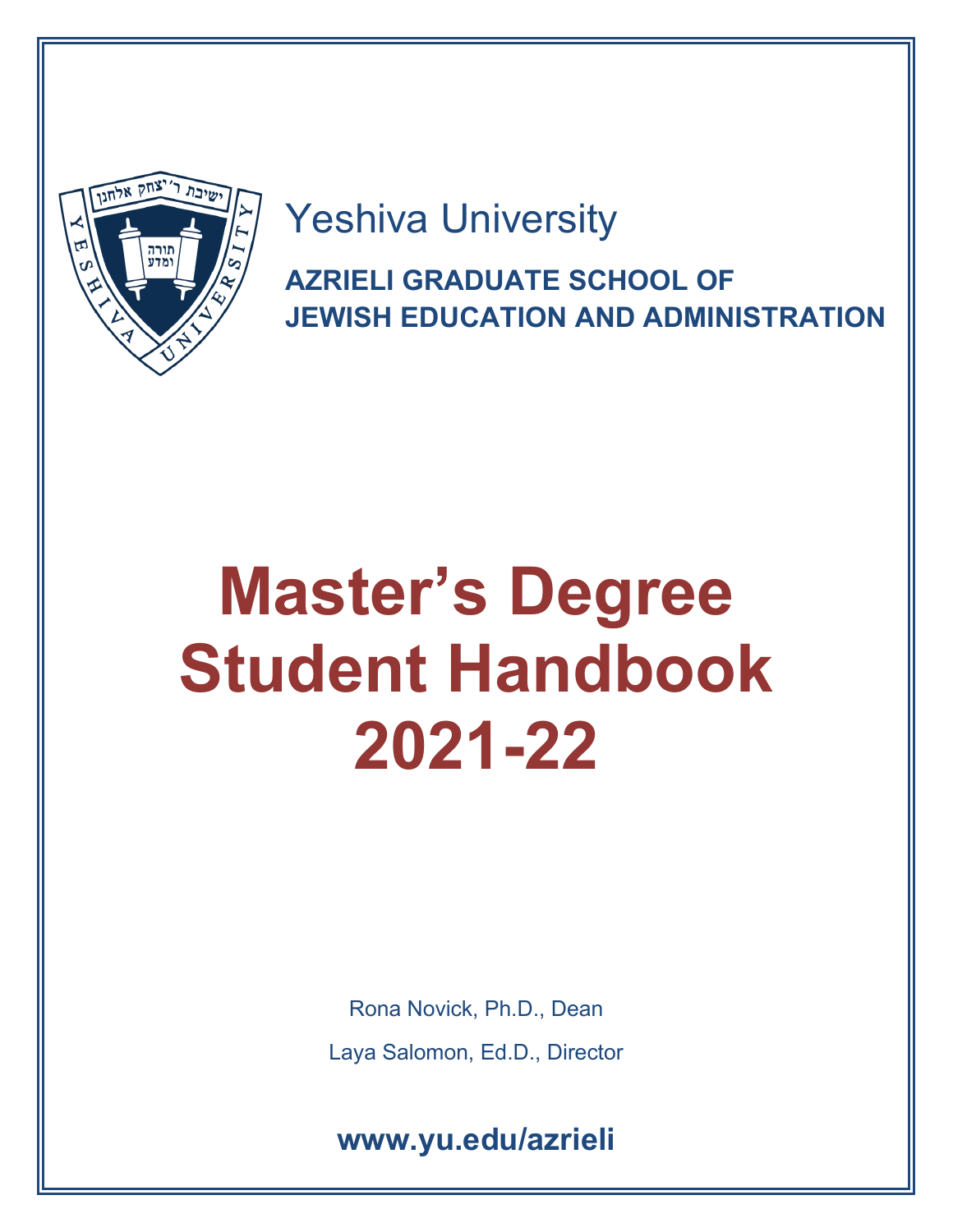# **Contents**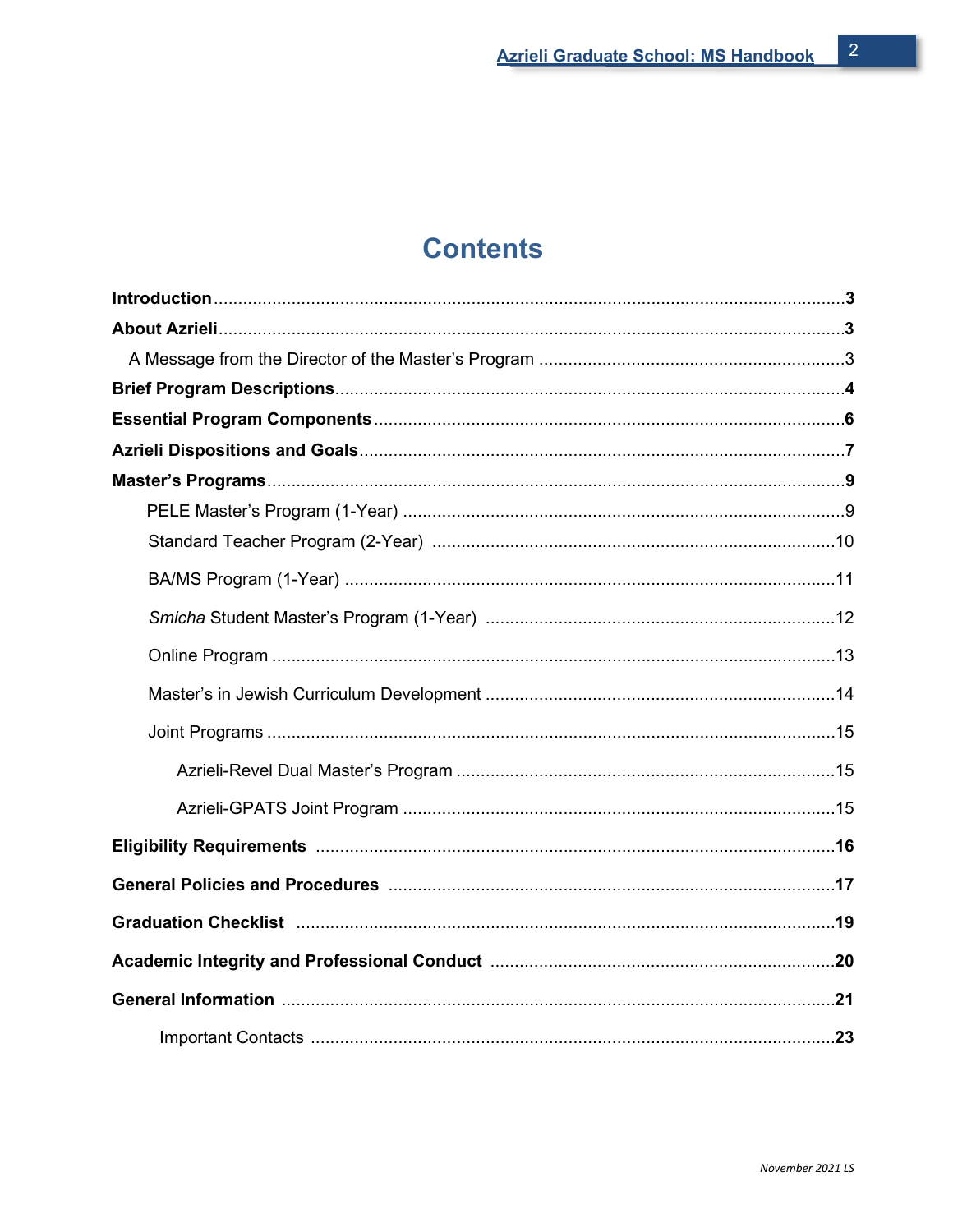## **INTRODUCTION**

## **ABOUT AZRIELI**

The Azrieli Graduate School of Jewish Education and Administration (AGS) offers several tracks leading to the Master of Science (MS) degree. To meet the diverse needs of our students, AGS offers a full-time one-year program track for those who are able to dedicate significant daytime hours to their studies, and an evening-based two-year program track for those currently employed in the field of education. Our Master of Science in Education is designed to combine coursework with field experience, resulting in graduates who are highly skilled and professional educators. Our Master's in Jewish Curriculum Development is geared to students who wish to make a difference in educational design and curriculum development.

The director of the Master's program, Dr. Laya Salomon, in collaboration with the AGS faculty, designs the policies, procedures, and curriculum for each of the MS tracks. Located in Belfer Hall, Room 311, the Office of the Master's Program coordinates all aspects of the MS tracks under Bradley Avrahami, the Student Enrollment and Communication Liaison, he is available by phone at (646)-592-6361 or by email at bradley.avrahami@yu.edu. Dr. Salomon can be contacted at (646)- 592-6350, via email at laya.salomon@yu.edu, and during office hours at Belfer Hall, Room 305.

## **A MESSAGE FROM THE DIRECTOR OF THE MASTER'S PROGRAM**

Welcome to the Azrieli Graduate School of Jewish Education!

Azrieli is the premier institution for training professionals in the field of Jewish education. Our strong research faculty is comprised of experts in curriculum, pedagogy, psychology, supervision, leadership, and cognition. Led by our Dean, Dr. Rona Novick, our professors provide a rigorous Master's program that is driven by theory while grounded in the real world of classroom teaching. Our Master's program is unique in that we apply world-class expertise in education to the subjects of Jewish education. Students leave our program with more than just generic teaching ability; they also develop the knowledge, skills, and dispositions to teach Jewish subjects such as *chumash, navi, tefila,* Hebrew, *gemara, and halacha*.

Our learning options are flexible, designed to meet your needs. Our diverse set of program tracks include the PELE Chinuch Fellowship a 1-year track, a BA/MS track, a *Smicha* track, a two-year teacher track, a degree in Jewish curriculum design, and an Azrieli-Revel dual degree program. Among these options you are sure to find a track that suits your educational goals and personal schedule.

In addition, it is a point of personal pride to me that Azrieli is not only a Master's program but also a community. Together, our students and faculty create a warm and welcoming learning environment; our students are active participants in the learning process, and our faculty is committed to helping each and every student grow as a teacher.

Please don't hesitate to contact me with questions about the program, any concerns you might have, or just to schmooze about Jewish education. I am, and will be, more than happy to help you in any way I can.

*B'Hatzlacha,*

Ing. Solon

Laya Salomon, EdD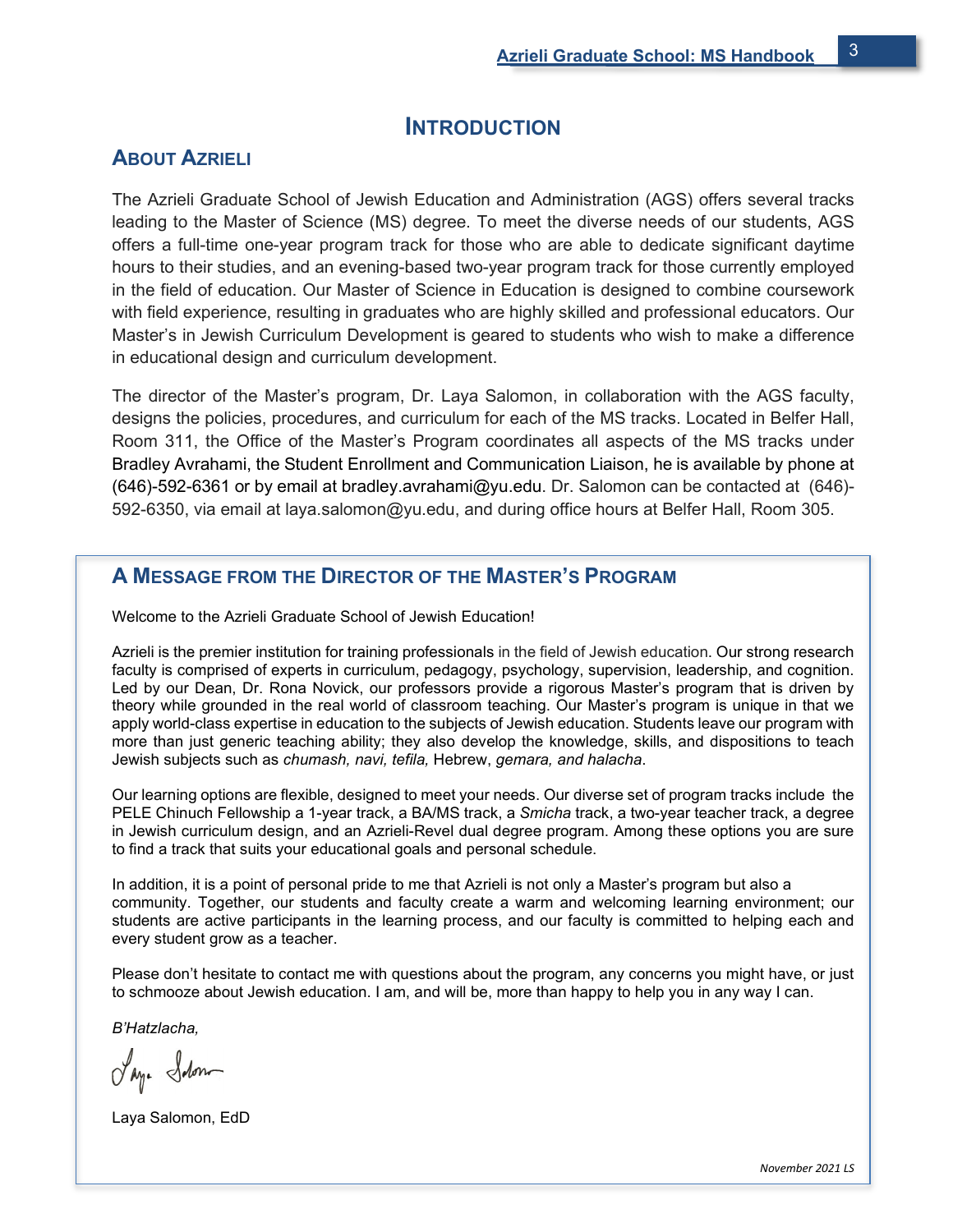## **PROGRAM DESCRIPTIONS**

All Azrieli students will take the same core classes, following a set of classes, which can be found on the following pages. Below are basic descriptions about the various ways to complete the Azrieli program.

#### **MS IN JEWISH EDUCATION**

#### **PELE Chinuch Fellowship:**

This program is an accelerated version of our regular program and is completed over the course of four semesters – summer, fall, spring, summer. It is geared towards dedicated students who want to commit a year towards rigorous, collaborative learning and growth. Students in this program complete their student teaching during the fall and spring semesters. PELE is a competitive, individualized program and is limited to 10 students annually.

#### **Standard 2-Year Program:**

In this program, students complete their course requirements in two years, generally taking all their classes with the same students over their course of studies (cohort model). Students take 2 or 3 classes each semester, with a course sequence outlined by Azrieli, and complete their student teaching during their second year in the program, after having completed about 5 courses.

#### **Online Program:**

In the online program all courses are completed online, asynchronously. The online program follows the same general course of study as the standard 2-year program, though students generally do not follow a cohort model. Students take classes at their own pace, as classes are offered online in a 2-year rotation. Students in the online program may fulfill the student teaching requirement after they have completed at least 5 Azrieli courses.

#### **Master's in Jewish Curriculum Development:**

Students who are committed to or heavily involved in curriculum design, such as a school administrator or curriculum coordinator, may complete a Curriculum Internship instead of the Student Teaching requirement. The Curriculum internship is an intensive yearlong study and analysis of curriculum design and includes the creation of a yearlong school curriculum.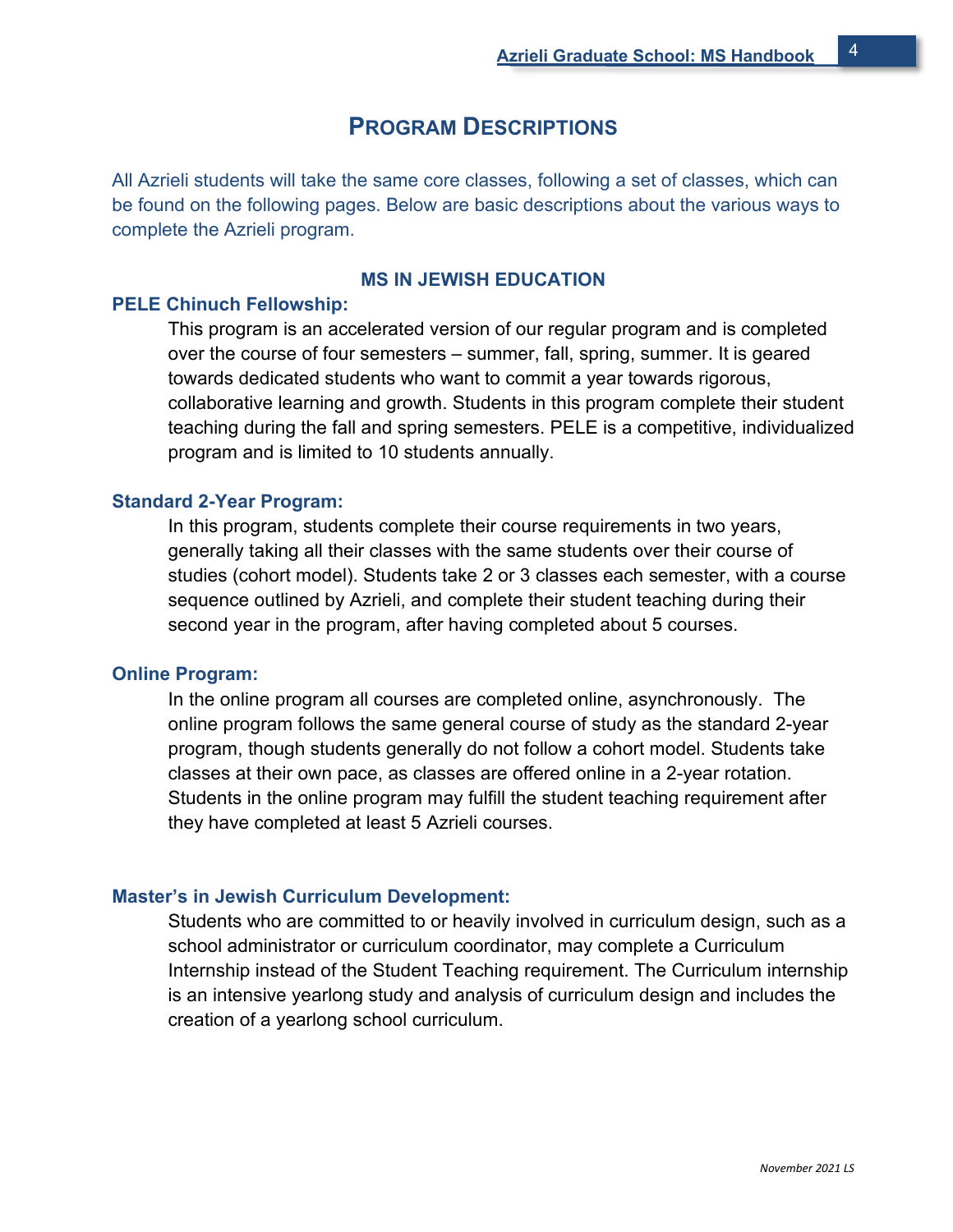## **YESHIVA UNIVERSITY JOINT DEGREE PROGRAMS**

There are multiple opportunities for combining Azrieli with your YU undergraduate program and/or other graduate programs while at Yeshiva University:

#### **BA/MS Program:**

Undergraduate students who have completed 94 credits and have a minimum GPA of 3.2, may take up to four (4) classes in their senior undergraduate year at Yeshiva University, and complete the rest of the program during the following year and summer. Students in this program apply to the BA/MS program before their senior year and then apply for admission to the MS program before they start their second year. Student teaching may be completed in the second year.

#### **Stern Legacy Program (Special BA/MS Program):**

Students in the Jewish Education Legacy program at Stern College complete Azrieli via an accelerated track. As in the standard BA/MS program, they may take up to four (4) classes in their senior year. In addition, they are exempt from the Models of Teaching I course (and MUST replace it with an elective), as well as all student teaching requirements.

#### **Semicha Program:**

This program is designed as the co-requisite for students at RIETS who are considering career paths in Jewish educationThis program also offers students a significant financial aid package.

#### **Joint GPATS Program:**

Women who decide to do the GPATS program can also use that time to work on a degree from Azrieli. While this program is called a "Joint program" students must apply to Azrieli separately from GPATS. Azrieli offers these students the following benefits:

- Exemption from the class "Promoting Jewish Values" and one (1) content elective class
- Financial aid package equal to the one offered to RIETS students

#### **Joint Azrieli-Revel Dual Degree Program:**

Students pursuing an MA degree at Revel, in Jewish Studies, Talmudic Studies, or Jewish History, can also apply to complete the Azrieli MS at the same time, and vice versa. Students must apply and be accepted to both programs separately. In doing this program, students may share the credits from up to two (2) courses between their degrees.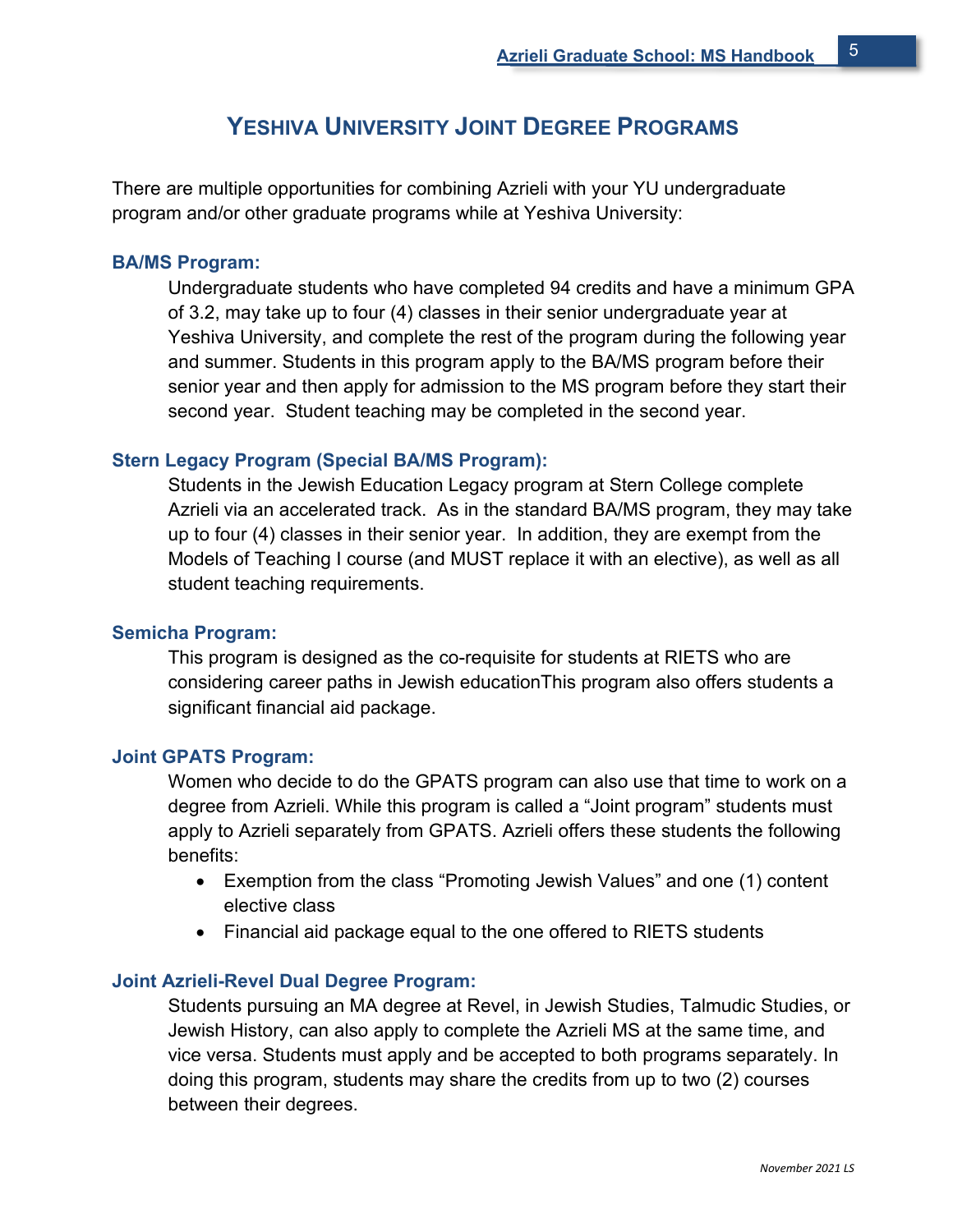## **ESSENTIAL PROGRAM COMPONENTS**

While there are different Master's programs at Azrieli, they all share certain key components.

#### **36 credits:**

- 1. 10 courses (or 30 course credits) divided as follows:
	- a. **Seven core curricular courses** which are required of all students. These are all about pedagogy.
	- b. **Three elective courses**, which are content classes, so students have the opportunity to study topics other than pedagogy.
- 2. Educational Psychology and Jewish Learning is a prerequisite for the Master's program that can be taken through Azrieli either before enrollment or during the first semester in the program. Students may opt out of this requirement with any Intro to Psychology fulfillment from an accredited university.
- 3. Professional Enhancement Practicum (PEP) or a Curriculum Internship (6 course credits). For more information on PEP and the Portfolio, please refer to their respective guidebooks, found on the Azrieli website: [http://yu.edu/azrieli/current-students/handbooks](http://yu.edu/azrieli/current-students/handbooks-forms/)[forms/](http://yu.edu/azrieli/current-students/handbooks-forms/)
	- a. PEP is a year-long teacher training experience that is accompanied by a seminar.
		- i. Students can be placed as student teachers in schools or can fulfill PEP in a full-time teaching position (pending Azrieli approval).
	- b. For the Master's in Jewish Curriculum Development degree, the curriculum internship replaces the six credits of PEP with an internship in which students work with schools (or other educational institutions) to develop curricula in Jewish education.
		- i. In this program students will be required to take their methods electives in specific concentrations that are connected to the year-long curriculum work in which they will be doing their internship.
- 4. Portfolio, a capstone project that students work on throughout their final (or only) year at Azrieli, and for which they register in their final semester, which should be either the spring semester of PEP, or the summer following. Link to portfolio requirements [here.](https://www.yu.edu/sites/default/files/inline-files/HANDBOOK%20Professional%20Portfolio%205.19.pdf)
- 5. There are two workshops which students complete as part of the Seminar in Contemporary Jewish Ed course. Completion of these workshops is a graduation requirement. Your course instructor will share information on how to complete these workshops. The two workshops currently required and offered at Azrieli:
	- a. **Violence Intervention**, this is a self-enrolling course in our program, also known as **SAVE.** This workshop is all online.
	- b. **Child Abuse Identification & Reporting** can be done in person or online.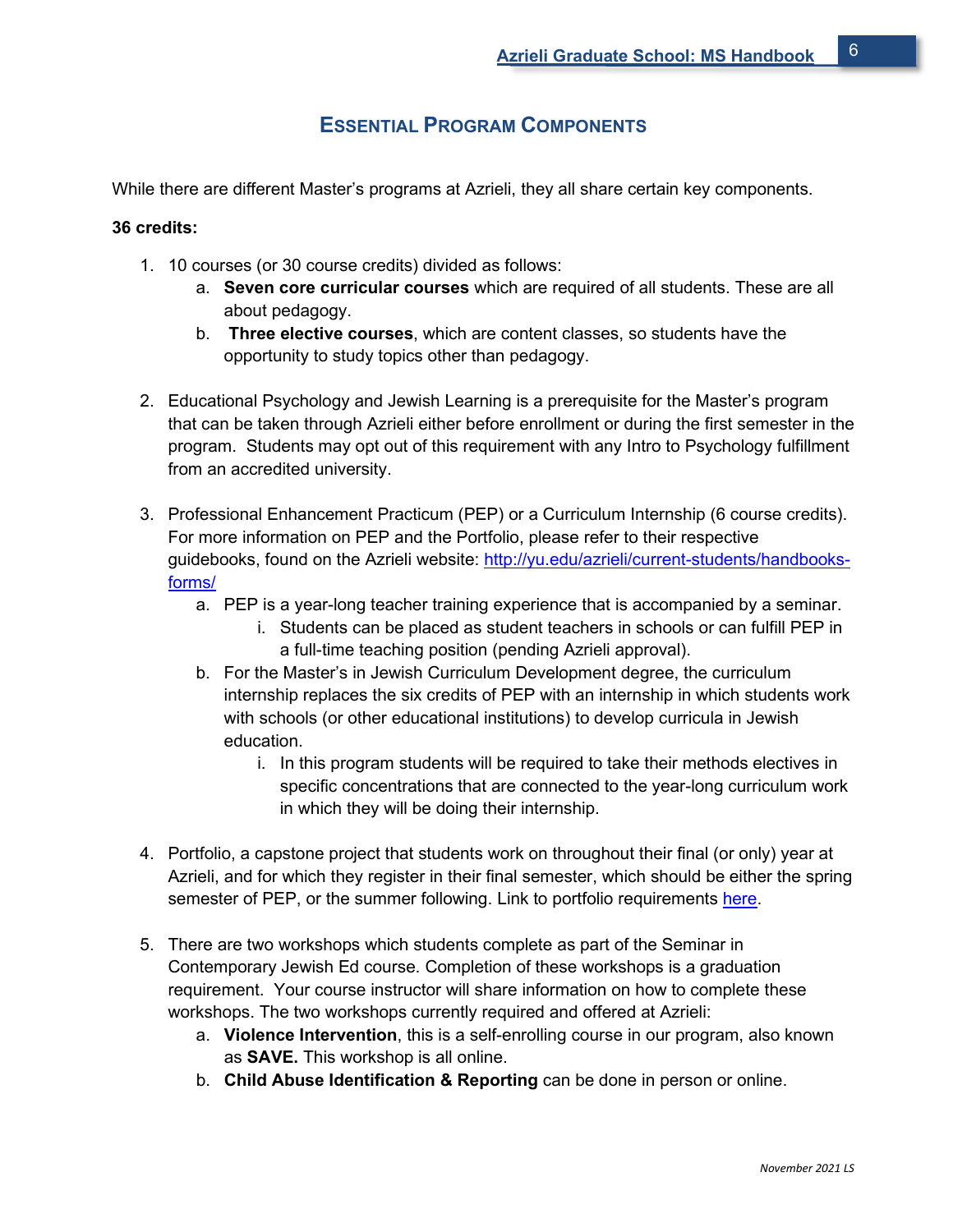#### **Things to know:**

Aside from the online program, all of the core courses are offered on a set schedule, in a **cohort model.** Students do not choose classes; classes are determined based on the program and cohort the student joins.

All **student teaching placements** must be arranged prior to the year in which student teaching begins. Azrieli will help students find appropriate schools and student teaching arrangements, and will provide instructions regarding how best to secure a school placement. Students outside the New York area may have to find their own placements.

The **Professional Portfolio** includes material and information demonstrating the knowledge, skills, and dispositions. Students in the teaching track must include a 5-10 minute teaching episode (video) in the portfolio, along with a reflective statement. Students must also include an updated resume and philosophy statement.

## **AZRIELI PROGRAM DISPOSITIONS AND GOALS**

Upon completion of the Master's of Jewish Education degree programs, graduates will display:

- 1. Competence in the development and delivery of Jewish studies curricula in such areas as Bible, Talmud, prayer, and Jewish history.
- 2. An understanding of and competence in teaching Jewish middot and values.
- 3. Competence in classroom procedures and management techniques, and strategies appropriate to their chosen grade levels.
- 4. Commitment to and competence in pedagogy that promotes interactive engagement in a safe, student-centered learning environment.
- 5. Competence in the use of formative and summative learning assessments and subsequent modification of lesson plans in their chosen areas of expertise.
- 6. Understanding and acceptance of varied learning styles, and competence in the delivery of differentiated instruction in their subject area(s).
- 7. Professionalism in demeanor and dress; commitment to their faculty, students, and school community; and commitment to ongoing learning in the content and pedagogy of their chosen fields.

Participation in our Master's programs depends on students demonstration of reflectiveness, objectivity, and professionalism. In particular, we expect students to engage with their professors, supervisors, cooperating teachers, and Azrieli administrators in a thoughtful and respectful manner. Students must be punctual, limit absences as much as possible, dress appropriately, and seek constructive feedback when confronting classroom dilemmas. Students who are unable to meet these basic requirements may be penalized, at the discretion of the Director of the Master's programs, with the failure of a course, disciplinary dismissal, or such other penalties as are deemed proper.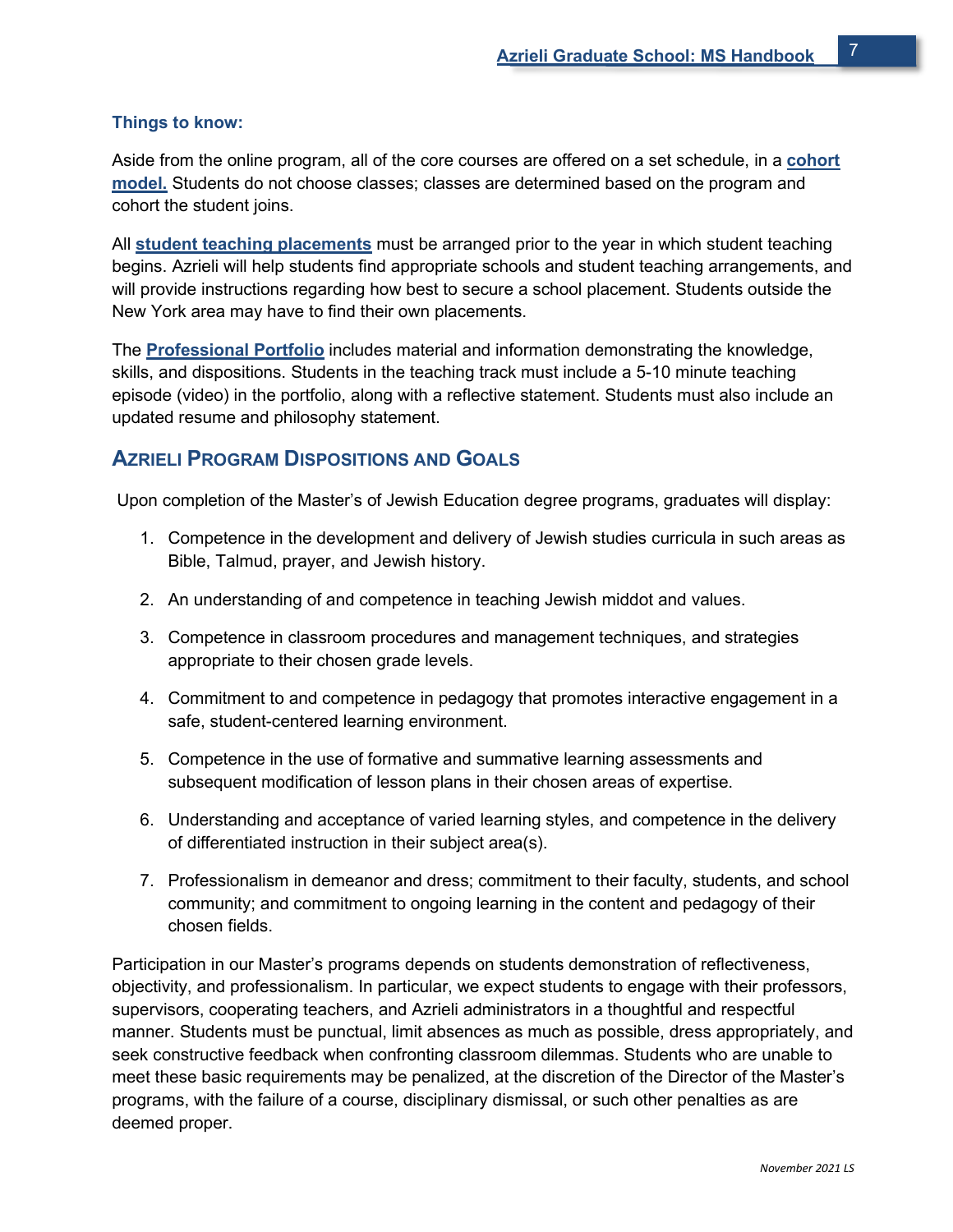#### **Expectations of the Online Learner**

Azrieli offers some classes online in all programs, along with the completely online Master's program. It is important to recognize that asynchronous online courses are different from the traditional face-to-face (F2F) courses you may have taken in the past. There are few, if any, times when the whole class meets together (virtually) at the same time. Instead, the emphasis is on you, the learner. It's up to you to get the information you need, test your knowledge, and find new ways to apply it. You must be able to complete lessons and postings on time. **A grade of INCOMPLETE IS NOT PERMITTED as an option in an online course**.

#### **Program Mentors**

The Azrieli Master's Degree program recognizes that learning and professional growth will occur not only in your courses, but also through opportunities for mentoring and connection with faculty. Upon admission to the program, each student is assigned to a faculty mentor who will:

- Welcome you as a member of the "Azrieli family"
- Ensure you are aware of program and course requirements and have access to needed resources (program handbook, information on MyYU)
- Touch base once or twice each during the Fall and Spring semesters
- Serve as a sounding board for any concerns, and direct you to the people who can answer your questions and resolve issues
- Provide guidance and support in career related issues

The mentoring process does not replace students' careful attention to and responsibility for their own learning and success in the program. Rather the goal of advisement is to support students as autonomous, dedicated, adult learners.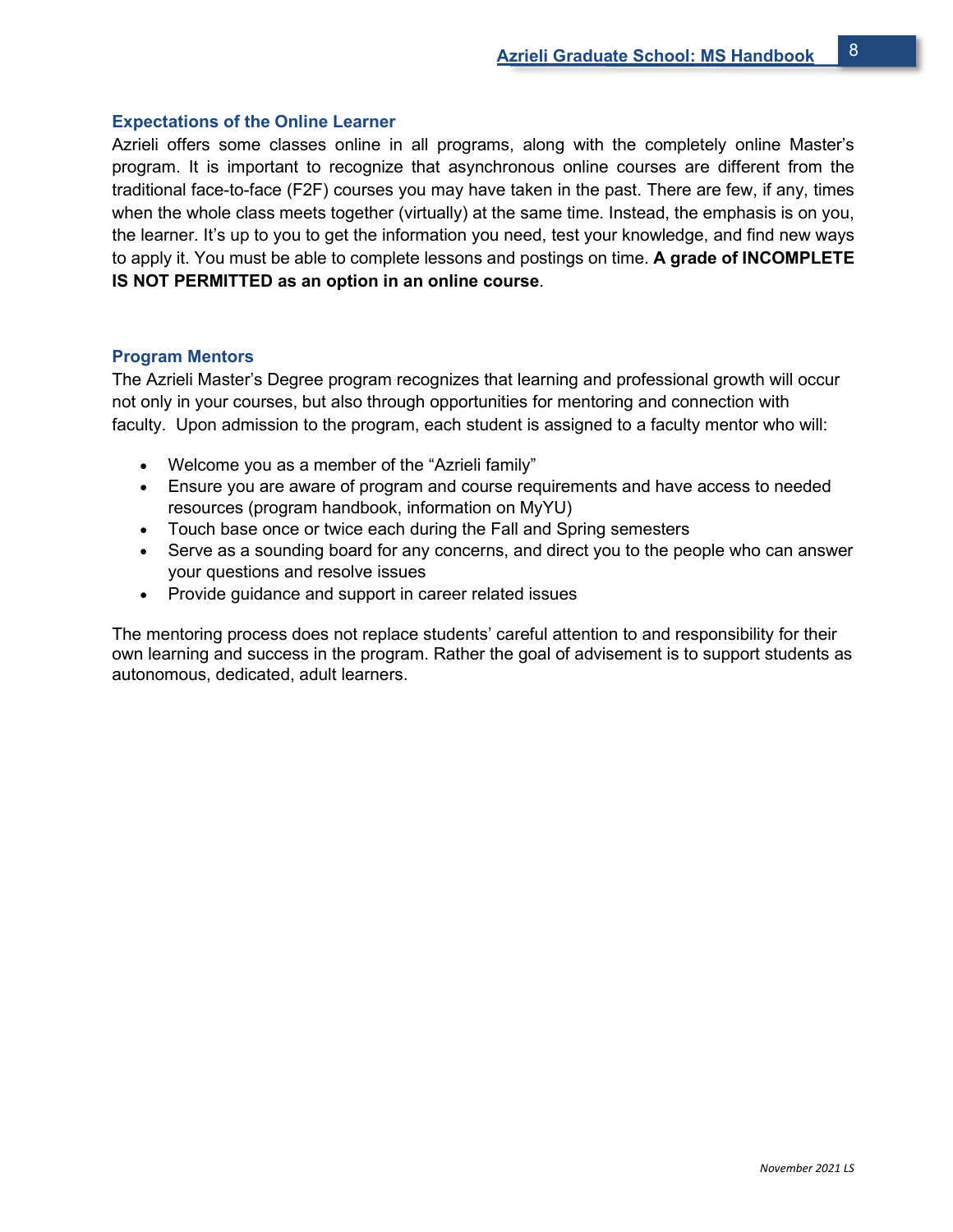## **PELE CHINUCH FELLOWSHIP (1-YEAR)**

#### **Purpose**

The PELE Chinuch Fellowship is a competitive and highly intensive program that requires students to be in local to New York City. This program is designed to produce educators trained in the Constructivist methodology and works with many schools to ensure that students in this program will have firsthand experience using that model. Because this fellowship provides a significant scholarship, students are expected to maintain high standards of excellence and professionalism.

#### **Structure**

The PELE program is completed in four (4) semesters, beginning in the summer and concluding at the end of the following summer. The cohort of students in this program will be given the opportunity to visit multiple schools to see the constructivist model in action and are expected to implement the methodology in their own classrooms.

Students in this cohort must be prepared to complete all twelve (12) required classes in a single year. This means three (3) classes every semester while complete student teaching. The cohort will be in constant contact with the PELE Director to monitor their performance and to review the classes that they will be expected to take. The below schedule of classes is subject to change based on the availability of classes, and the needs of the program for each particular cohort.

| <b>Summer Semester - 9 credits</b> |                                |                            |                                                             |                |  |  |
|------------------------------------|--------------------------------|----------------------------|-------------------------------------------------------------|----------------|--|--|
| <b>Program</b><br>code             | <b>Course</b><br><b>Number</b> | <b>Type</b>                | <b>Name</b>                                                 | <b>Credits</b> |  |  |
| <b>EDU</b>                         | 5120                           | 1-week<br><i>intensive</i> | <b>Models of Teaching 1</b>                                 | 3              |  |  |
| <b>EDU</b>                         | 5000                           | Online                     | <b>Learning and Cognition</b>                               | 3              |  |  |
| <b>EDU</b>                         |                                | Online                     | Content area Elective - selected by PELE<br><b>Director</b> | 3              |  |  |
|                                    |                                |                            | <b>Fall Semester - 9 credits</b>                            |                |  |  |
| <b>EDU</b>                         | 5816                           |                            | <b>Seminar in Contemporary Jewish Education</b>             | 3              |  |  |
| <b>EDU</b>                         | 5551                           | Synchronous<br>Onlie       | Professional Enhancement Practicum (PEP) 1                  | 3              |  |  |
| <b>EDU</b>                         | 5140                           |                            | <b>Curriculum &amp; Assessment</b>                          | 3              |  |  |
|                                    |                                |                            | <b>Spring Semester - 9 credits</b>                          |                |  |  |
| <b>EDU</b>                         | 5552                           | Synchronous<br>online      | Professional Enhancement Practicum (PEP) 2                  | 3              |  |  |
| <b>EDU</b>                         | 5130                           |                            | <b>Models of Teaching 2</b>                                 | 3              |  |  |
| <b>EDU</b>                         | 5141                           |                            | <b>Promoting Jewish Values</b>                              | 3              |  |  |
| <b>Summer Semester - 9 credits</b> |                                |                            |                                                             |                |  |  |
| <b>EDU</b>                         | 5302                           | Online                     | <b>Teaching Literacy</b>                                    | 3              |  |  |
| <b>EDU</b>                         | 5070                           | Online                     | <b>Promoting Jewish Values</b>                              | 3              |  |  |
| <b>EDU</b>                         | 5240                           | 1-week<br>intensive        | <b>Teaching Holocaust (Elective credit)</b>                 | 3              |  |  |

#### **Standard PELE Course Schedule (approximate and subject to change each year)**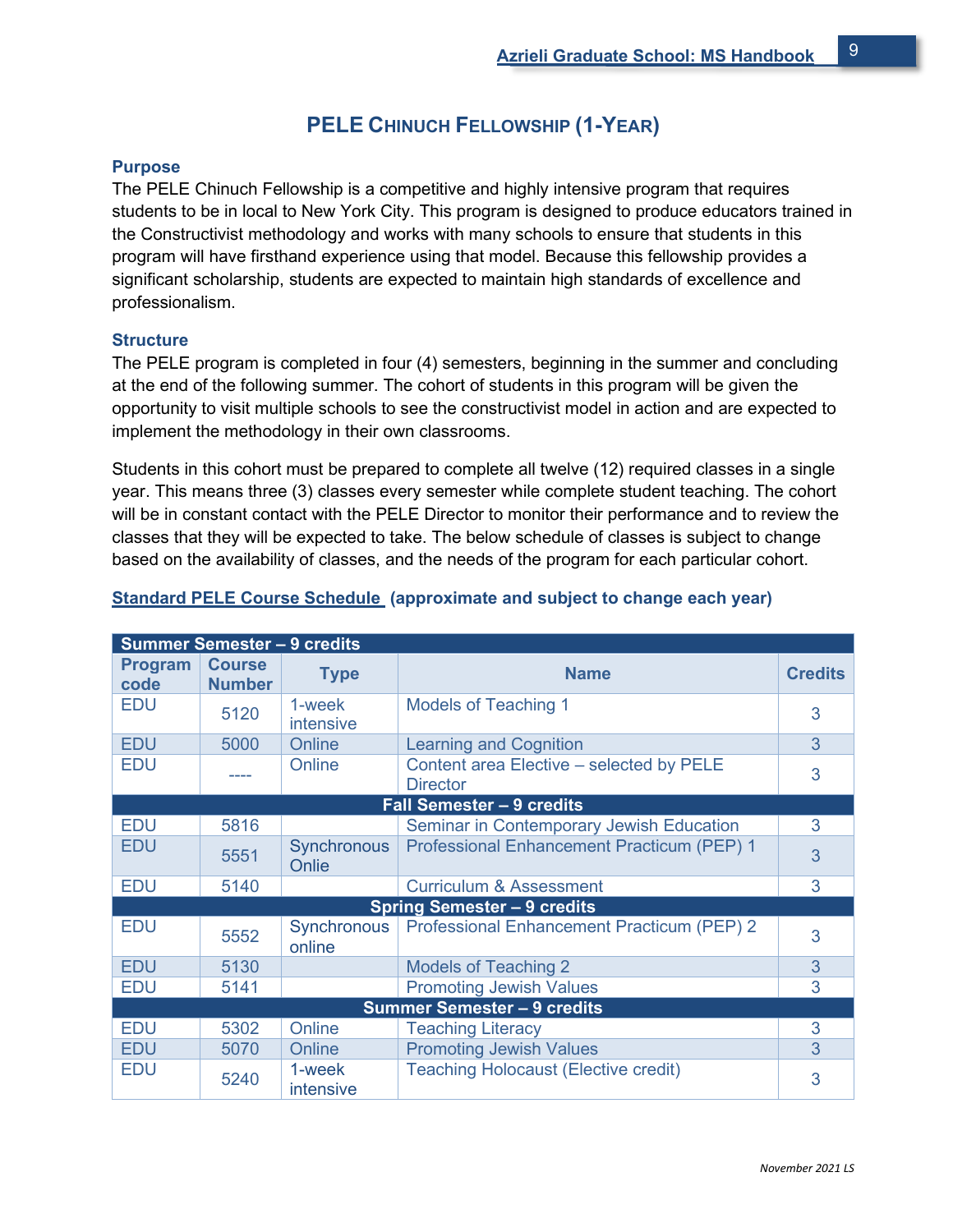## **STANDARD 2-YEAR TEACHER PROGRAM**

#### **Purpose**

The purpose of the Two-Year Teacher Program is to prepare current and aspiring Jewish educators with the knowledge and skills for educational excellence and professional enhancement. The Teacher Program allows its participants to retain their current positions while they take courses and work towards their MS in Education in the evenings.

#### **Structure**

During the first and second year of the program, students take two classes per semester, on the same night (6:00-10:00 p.m.—usually a Monday or Tuesday). In the second year, students also take a PEP (Professional Enhancement Practicum) seminar, which meets 16 times over the course of the year.\*\*\*

Content area methods electives will be offered during the summer sessions following each year (usually online). Students are required to take a total of nine (9) elective credits (3 courses), one of which should be taken in the spring semester of the second year. The other two may be taken in any of the following combinations: both during the first summer semester, one during each of the two summer semesters, or both during the second summer semester.

| <b>Fall Semester - 6 credits</b>   |                                    |         |                                            |                |  |  |
|------------------------------------|------------------------------------|---------|--------------------------------------------|----------------|--|--|
| Program<br>code                    | <b>Course</b><br><b>Number</b>     | Day     | <b>Name</b>                                | <b>Credits</b> |  |  |
| EDU                                | 5120                               | Tuesday | Models of Teaching 1                       | 3              |  |  |
| <b>EDU</b>                         | 5816                               | Tuesday | Seminar in Contemporary Jewish Education   | 3              |  |  |
|                                    | <b>Spring Semester - 6 credits</b> |         |                                            |                |  |  |
| EDU                                | 5130                               | Tuesday | Models of Teaching 2                       | 3              |  |  |
| <b>EDU</b>                         | 5000                               | Tuesday | Learning & Cognition                       | 3              |  |  |
|                                    | Summer Semester - 6 credits        |         |                                            |                |  |  |
| <b>EDU</b>                         |                                    | Online  | Content area elective                      | 3              |  |  |
| <b>EDU</b>                         |                                    | Online  | Content area elective                      | 3              |  |  |
|                                    | <b>Fall Semester - 9 credits</b>   |         |                                            |                |  |  |
| <b>EDU</b>                         | 5551                               | Monday  | Professional Enhancement Practicum (PEP) 1 | 3              |  |  |
| <b>EDU</b>                         | 5302                               | Monday  | <b>Teaching Literacy</b>                   | 3              |  |  |
| <b>EDU</b>                         | 5140                               | Monday  | <b>Curriculum &amp; Assessment</b>         | 3              |  |  |
| <b>Spring Semester - 9 credits</b> |                                    |         |                                            |                |  |  |
| <b>EDU</b>                         | 5552                               | Monday  | Professional Enhancement Practicum (PEP) 2 | 3              |  |  |
| EDU                                | 5070                               | Monday  | <b>Promoting Jewish Values</b>             | 3              |  |  |
| <b>EDU</b>                         | ---                                | Monday  | Content area elective                      | 3              |  |  |
| EDU                                | 5700                               | N/A     | Portfolio                                  | $\overline{0}$ |  |  |

#### **Standard Schedule (approximate and subject to change each year)**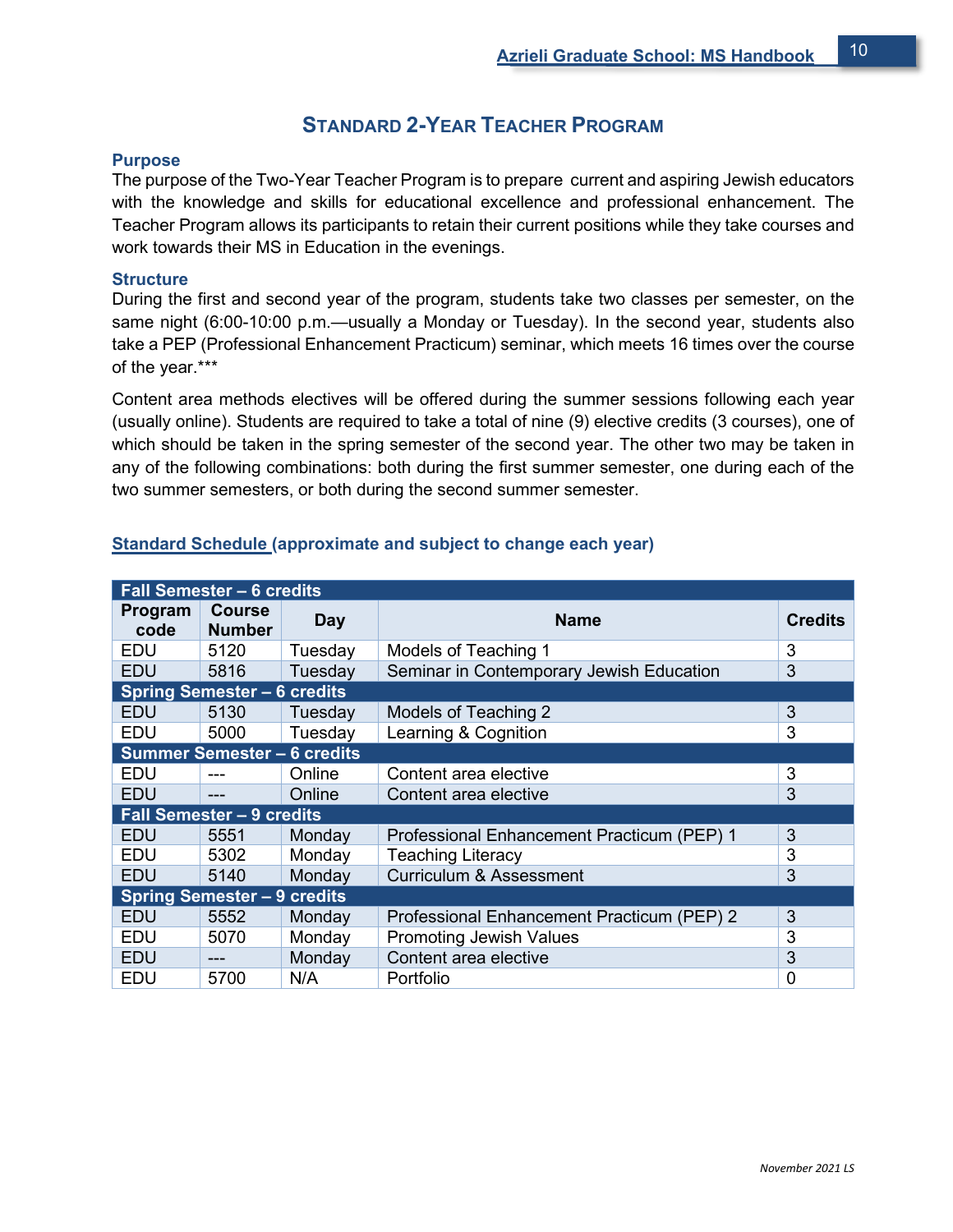## **BA/MS PROGRAM**

## **STERN COLLEGE FOR WOMEN/YESHIVA COLLEGE (1-YEAR)**

#### **Purpose**

The purpose of the BA/MS Program is to prepare highly qualified educators for teaching positions in Jewish day schools and *yeshivot* across the country. The program offers candidates a unique opportunity to earn a bachelor's and master's degree in an expeditious yet rigorous manner.

#### **Structure**

Joint bachelor's-master's programs exist between Stern College for Women (SCW)/ Yeshiva College (YC) and the Azrieli Graduate School of Jewish Education (AGS). Students who complete the program receive both BA and MS degrees. The graduate courses may count toward the 84 credit undergraduate residency requirement, or may just allow the student to get an early start on graduate study.

Students in the BA/MS program take four total graduate courses in the fall and spring of their senior undergraduate year (12 credits). This program is a cohort-based program, and students must take the designated BA/MS classes in order to participate. Undergraduate students who are not part of the cohort may still take Azrieli classes for undergraduate credit, and request that those credits be transferred to Azrieli at a later date.

After the BA/MS year, students are well-positioned to enter Azrieli in the second year of the 2-year program, having completed the first-year classes as undergraduates.

#### **Exceptions**

Students from Yeshiva College who wish to enter smicha after the BA/MS year can do so, but the exact sequence of courses available to them will be subject to adjustment each year.

#### **Requirements**

Although students generally apply in their junior year, students must have attained senior status and completed at least 94 credits with a minimum GPA of 3.2 before entering the BA/MS program. Students who plan to continue to the MS program should apply for it during their senior year.

#### **Standard Schedule**

Per below, students will complete the same sequence of courses as the standard 2-year program, with the first year of courses (Fall and Spring) completed during their senior undergraduate year.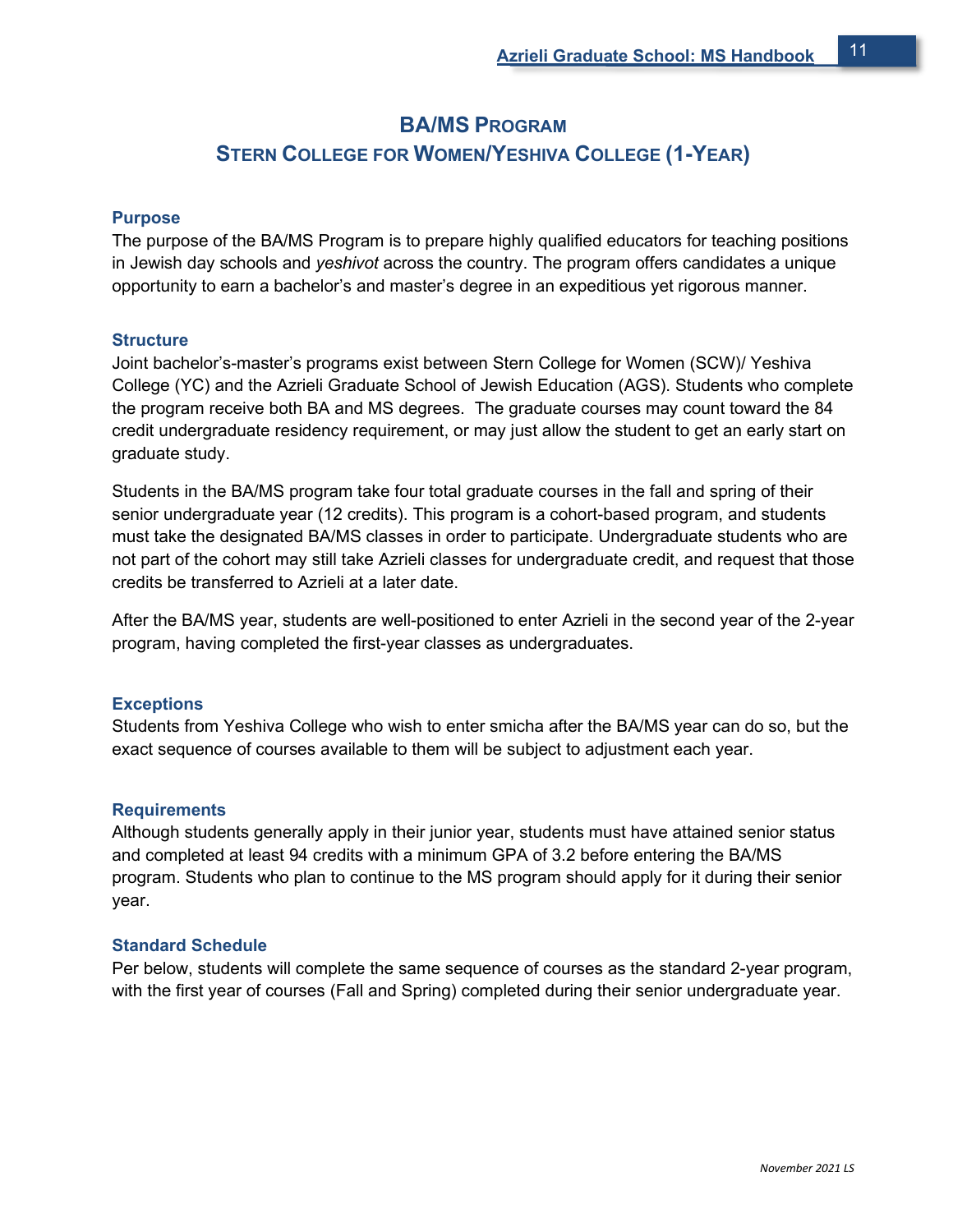| <b>Fall Semester - 6 credits</b> |                                    |            |                                            |                |  |  |
|----------------------------------|------------------------------------|------------|--------------------------------------------|----------------|--|--|
| Program<br>code                  | <b>Course</b><br><b>Number</b>     | <b>Day</b> | <b>Name</b>                                | <b>Credits</b> |  |  |
| <b>EDU</b>                       | 5120                               | Tuesday    | Models of Teaching 1                       | 3              |  |  |
| <b>EDU</b>                       | 5816                               | Tuesday    | Seminar in Contemporary Jewish Education   | 3              |  |  |
|                                  | <b>Spring Semester - 6 credits</b> |            |                                            |                |  |  |
| EDU                              | 5130                               | Tuesday    | Models of Teaching 2                       | 3              |  |  |
| <b>EDU</b>                       | 5000                               | Tuesday    | Learning & Cognition                       | 3              |  |  |
|                                  | <b>Summer Semester - 6 credits</b> |            |                                            |                |  |  |
| <b>EDU</b>                       |                                    | Online     | Content area elective                      | 3              |  |  |
| <b>EDU</b>                       | $- - -$                            | Online     | 3<br>Content area elective                 |                |  |  |
|                                  | <b>Fall Semester - 9 credits</b>   |            |                                            |                |  |  |
| <b>EDU</b>                       | 5551                               | Monday     | Professional Enhancement Practicum (PEP) 1 | 3              |  |  |
| <b>EDU</b>                       | 5302                               | Monday     | <b>Teaching Literacy</b>                   | 3              |  |  |
| <b>EDU</b>                       | 5140                               | Monday     | <b>Curriculum &amp; Assessment</b>         | 3              |  |  |
|                                  | <b>Spring Semester - 9 credits</b> |            |                                            |                |  |  |
| <b>EDU</b>                       | 5552                               | Monday     | Professional Enhancement Practicum (PEP) 2 | 3              |  |  |
| <b>EDU</b>                       | 5070                               | Monday     | <b>Promoting Jewish Values</b>             | 3              |  |  |
| <b>EDU</b>                       | ---                                | Monday     | Content area elective                      | 3              |  |  |
| EDU                              | 5700                               | N/A        | Portfolio                                  | 0              |  |  |

## *SMICHA* **STUDENT MASTER'S PROGRAM**

#### **Purpose**

The purpose of the *Smicha* Student Program is to prepare highly qualified *smicha* students for teaching positions in Jewish day schools and *yeshivot* across the country. The program offers candidates a unique opportunity to earn a Master's of Science in Education while earning rabbinic ordination concurrently. This makes students highly attractive candidates for day school and other teaching positions.

This program is an approved co-requisite for RIETS students.

#### **Structure**

Students in the Smicha Student Master's Program pursue their educational studies in years three and four of Smicha. Students in Semicha take two night classes in the fall and two in the spring of their third year. They take two methods electives during the summer (available online). During their fourth year, students complete four more evening classes (two and two), along with PEP. Though the coursework is in the evening, PEP takes place during the day on Wednesdays, Thursdays, and Fridays in pre-determined school placements. Student teaching runs until 2:00 p.m., and students are free to attend Afternoon Seder from 3:00-6:00 p.m.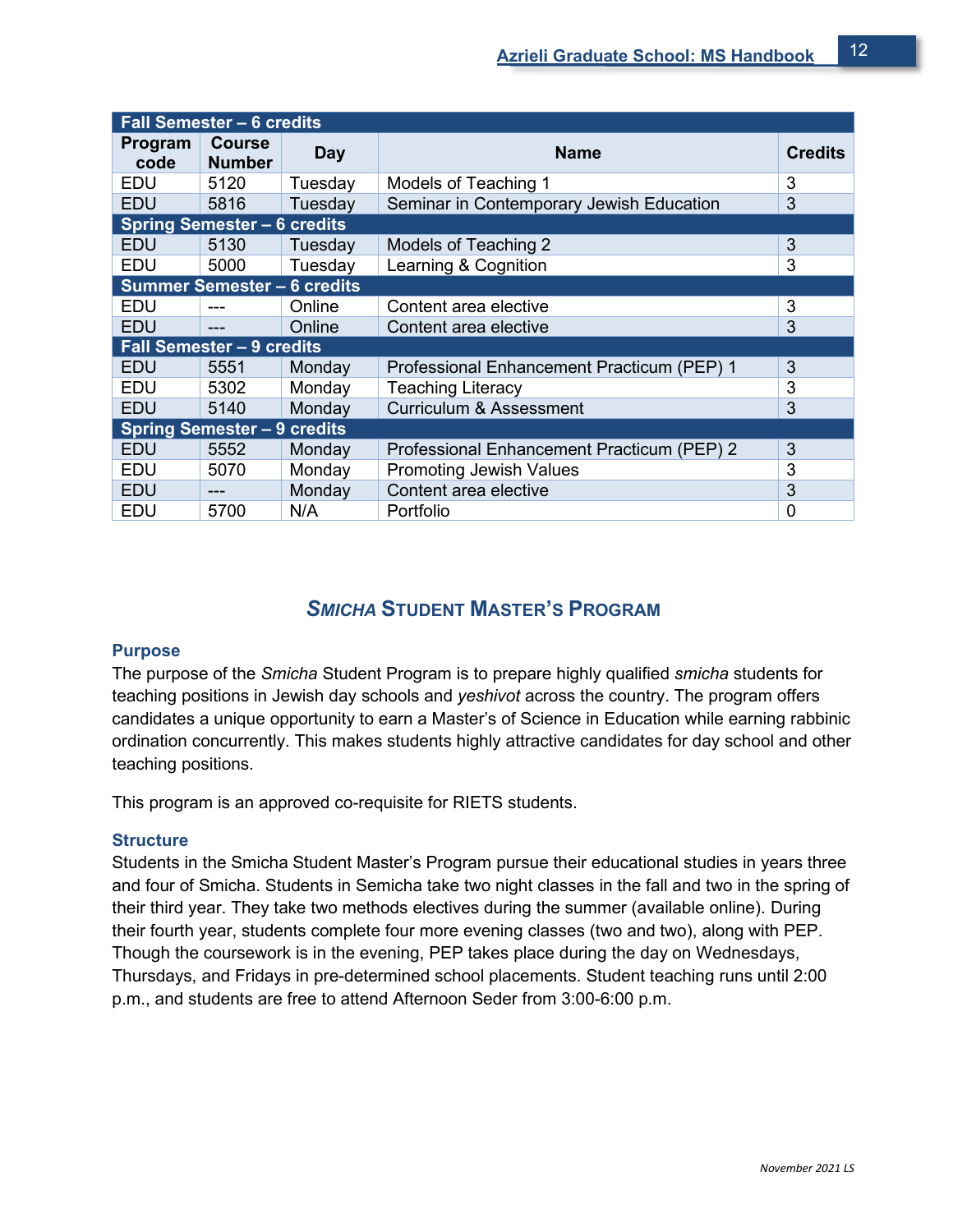## **ONLINE PROGRAM**

#### **Purpose**

The purpose of the Online Master's Program is to allow Jewish educators who are out of the New York – New Jersey area to complete a Master's in Jewish Education from wherever they may be. This program is available to students who live more than 50 miles from Yeshiva University. Students who live closer than that may be allowed to join the program (decisions will be made on a case-by-case basis), but generous AGS scholarships awarded for local students in the traditional face-to-face program are not available.

#### **Structure**

Unlike many of our other programs, students do not follow a cohort model. The same coursework is required, but it can be taken at the student's pace, based on the availability of online courses each semester.

*Unlike our other programs, student teaching in this program is completed after the core coursework is completed.*

| <b>Core Courses</b>       |                                     |                                                                                    |                |
|---------------------------|-------------------------------------|------------------------------------------------------------------------------------|----------------|
| <b>Course No.</b>         | Day/Time*                           | <b>Course Name</b>                                                                 | <b>Credits</b> |
| <b>EDU 5120</b>           | Online                              | Models of Teaching 1                                                               |                |
| <b>EDU 5000</b>           | Online                              | Learning & Cognition                                                               | 3              |
| EDU 5121                  | Online                              | Models of Teaching 2                                                               | 3              |
| <b>EDU 5070</b>           | Online                              | <b>Promoting Jewish Values</b>                                                     | 3              |
| <b>EDU 5302</b>           | Online                              | <b>Teaching Literacy 1</b>                                                         | 3              |
| <b>EDU 5140</b>           | Online                              | <b>Curriculum and Assessment</b>                                                   | 3              |
| <b>EDU 8200</b>           | Online                              | Seminar in Contemporary Jewish Education                                           | 3              |
|                           |                                     | Total                                                                              | 21             |
|                           | <b>Content Area Methods Courses</b> |                                                                                    |                |
|                           | Online                              | Content area methods class                                                         | 3              |
|                           | Online                              | Content area methods class                                                         | 3              |
|                           | Online                              | Content area methods class                                                         | 3              |
|                           |                                     | Total                                                                              | 9              |
| <b>Other Requirements</b> |                                     |                                                                                    |                |
| <b>EDU 5551</b>           | Online                              | PEP I (student teaching, accompanied by one<br>class) or Curriculum Internship 1** | 3              |
| <b>EDU 5552</b>           | (no class meetings)                 | PEP II or Curriculum Internship 2 (student<br>teaching)**                          | $\overline{3}$ |
| <b>EDU 5700</b>           |                                     | Professional Portfolio (Graduation Requirement)                                    | 0              |
|                           | Take in first semester              | Child Abuse Identification & Reporting<br>Workshop                                 | 0              |
|                           | Offered online                      | Violence Intervention Workshop                                                     | 0              |
|                           |                                     | Total:                                                                             | 36             |

#### **Overview of Program & Preferred Course Sequence**

*\*DEPENDENT ON EITHER THE LANGUAGE AND TEXT TRACK OR TEACHING METHODS TRACK AS OUTLINED IN THE TWO YEAR PROGRAM \*\*Note: Professional Enhancement Practicum Seminar (PEP) (student teaching, along with the requisite seminar and observation requirements) or Curriculum Internship can only begin after 5 of the core courses have been completed.*

*Yeshiva University's ability to offer this program to residents of particular jurisdictions may depend on approval of state and other applicable regulators. Please contact Mr. Bradley Avrahami for more information.*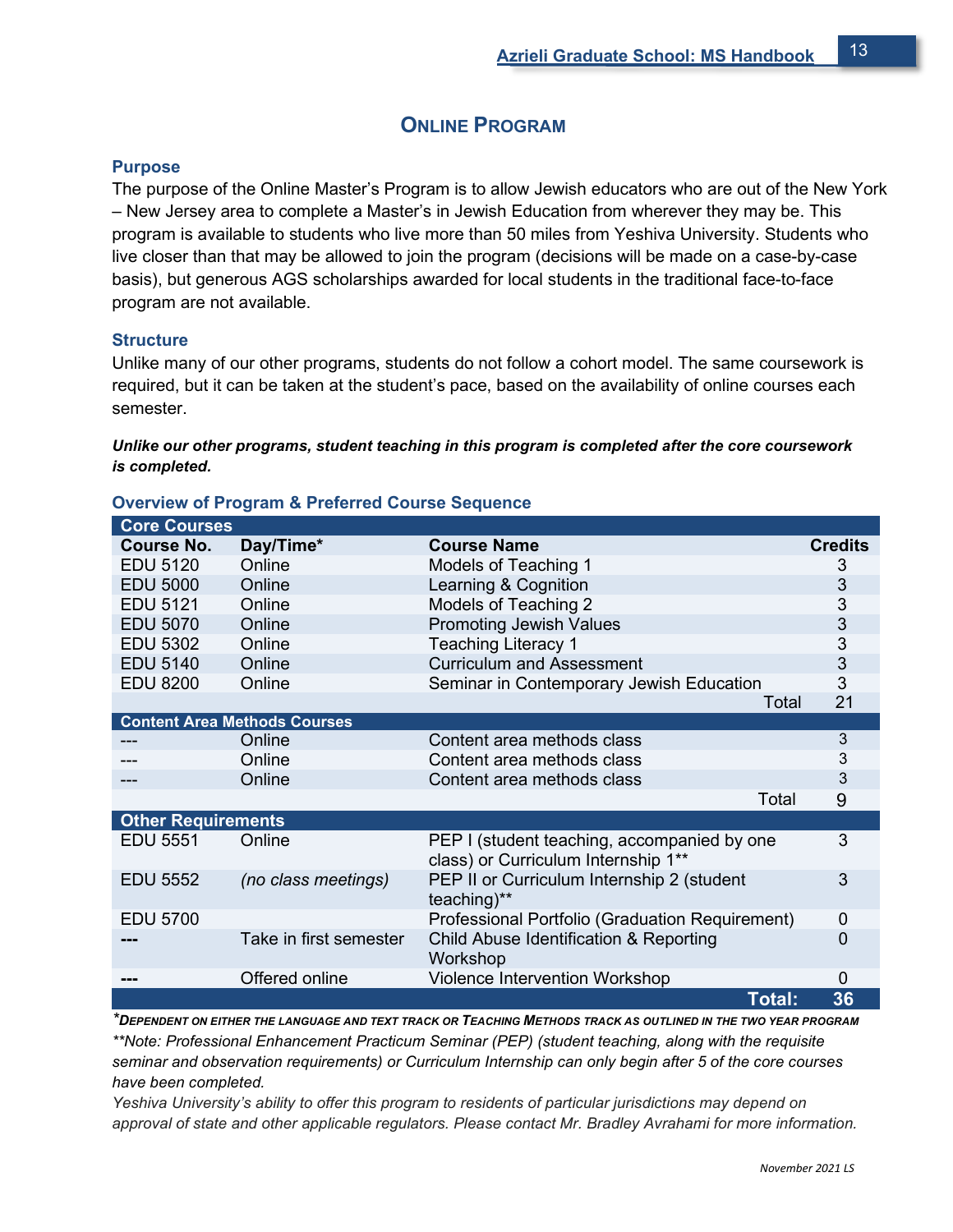## **Master's in Jewish Curriculum Development**

#### **Purpose**

The purpose of the Master's in Jewish Curriculum Development is to prepare students who wish to make a difference in educational design and curriculum development. This track is recommended for students who hold administrative positions in Jewish schools or for those who will not be employed in a classroom setting. The curriculum internship includes a rigorous and immersive exploration of school-wide curriculum.

#### **Major Course Requirements**

Students will complete all the standard courses but will register for Curriculum Internship instead of PEP/Student Teaching.

In the Curriculum Internship, students work with a school administrator to identify various curriculum designs used at the school in one or more of the following areas: Tefilla, Halacha, Talmud, Chumash, Navi, Hebrew, Jewish History, or Hashkafa.

With the assistance of the administrator, the student will analyze data to identify recurring problems in student performance. The student will also analyze the curricula themselves to determine whether best practices are being followed and whether the curriculum is aligned with school goals. The student will then submit a comprehensive written report on the findings.

In collaboration with the school, the student will identify strategies for engaging teachers in ongoing study of current best practices and research based methods for effective teaching and learning, together with a curricular plan that builds on these methods.

With the shared input of the relevant teachers, the student will then create a revised curriculum in this domain and will oversee its implementation in the school.

200 hours of work in the host school is required.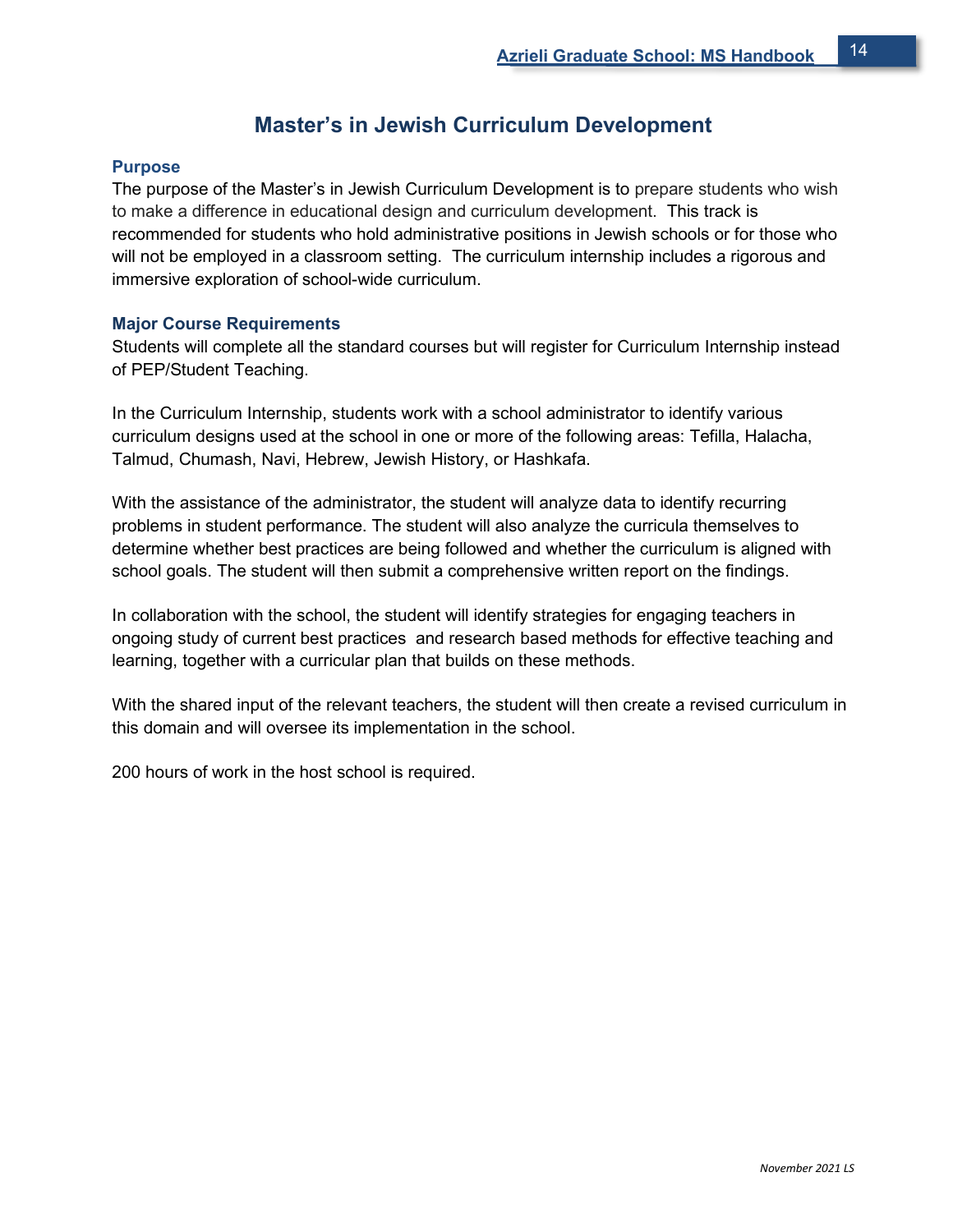# **COOPERATIVE PROGRAMS: AZRIELI-REVEL DUAL DEGREE MS/MA PROGRAM**

#### **Purpose**

The Azrieli-Revel Dual Degree (ARDD) program allows students to work concurrently towards an MS at Azrieli Graduate School and an MA at [Bernard Revel Graduate School of Jewish Studies](http://www.yu.edu/revel/master-science-master-arts/) (with some courses counting toward both degrees). The program is designed to provide aspiring Jewish educators with high-level professional preparation in both methods and content, by combining the discipline of pedagogy in Jewish education at Azrieli with the acquisition of a level of expertise in academic Jewish studies at Revel.

#### **Structure**

The structure of the dual program regarding earning a Master's degree in Education is the same as that of Azrieli's 1-year or 2-year Master's programs, except that Revel (BRGS) courses can be taken in lieu of the two content area methods electives. All core credit requirements of the Master's program and one elective must still be completed at Azrieli, and students must still complete a full year of student teaching and their school placements. Students must apply independently both to Azrieli's MS program and Revel's MA program.

*For details regarding how to complete the Master of Arts in Jewish Studies degree, please contact the Bernard Revel School of Jewish Studies directly.* 

## **AZRIELI - GPATS JOINT PROGRAM**

#### **Structure**

At the start of GPATS, students can join a joint program with Azrieli. In this program:

- 6 GPATS credits will be counted towards Azrieli requirements.
- These 6 credits will replace Promoting Jewish Values and a Content Elective.
- Other than the replaced classes above, students must follow the regular 2-year model; however, students will complete PEP in the year following GPATS rather than in their second AGS year.
- If possible, Azrieli will offer a methods elective that integrates the material students study in GPATS, such as in-depth teaching of *halacha* or *gemara*.

Students in GPATS who do not wish to enter the joint program are welcome to take Azrieli classes at will. However, after four Azrieli classes students will need to officially apply to Azrieli before taking more classes. (Students will still register for classes through the GPATS registrar as long as they are in GPATS.)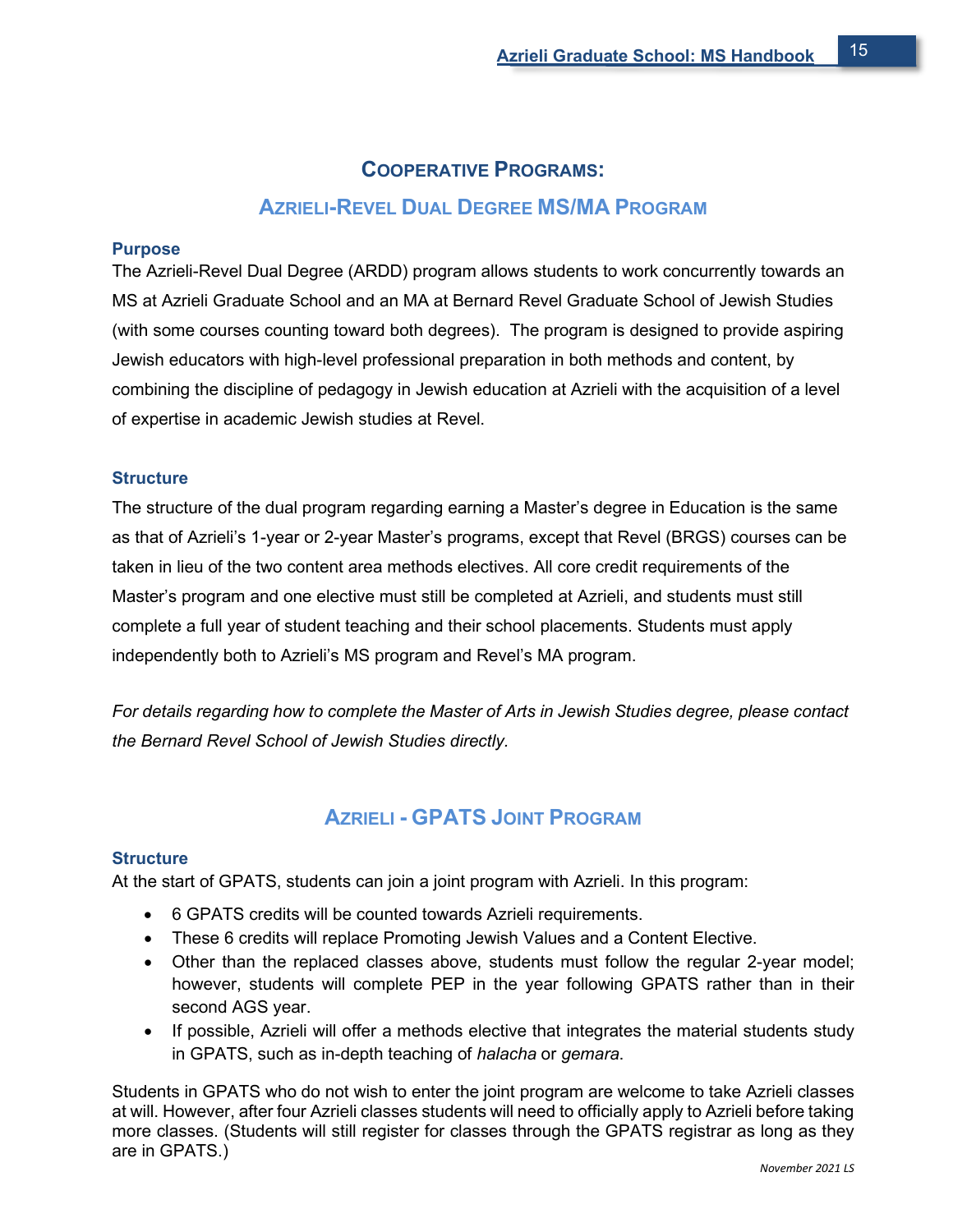## **ELIGIBILITY REQUIREMENTS**

#### **APPLICANT FOR THE MASTER'S PROGRAM AT AZRIELI GRADUATE SCHOOL MUST HOLD:**

- A Bachelor's degree or equivalent from an accredited college or university (if not in the BA/MS Program)
- Advanced background in Jewish studies
- Competence in basic Hebrew

#### **APPLICATION PROCESS**

To be considered for admission, applicants should:

- 1. Complete the online application which includes an essay and a \$50 application fee payable by credit card.
	- a. Submit your undergraduate transcript in the application (Applicants from Yeshiva University do not need to send official transcripts.)
	- b. Submit two letters of recommendation in the application.
- 2. Submit a .jpg photo of yourself for your file to: [bradley.avrahami@yu.edu](mailto:bradley.avrahami@yu.edu)
- 3. After completing all of the above, an Azrieli administrator will reach out to you to schedule an interview.
- 4. GRE's or other standardized achievement tests may be required at the discretion of the Dean or the Director of the master's program.

If sending transcripts and recommendations by mail, please have them sent to:

Azrieli Graduate School of Jewish Education and Administration Yeshiva University Wilf Campus – Belfer Hall 311 500 West 185th Street New York, NY 10033

Once an applicant is accepted, he or she must pay a \$100 deposit to reserve their spot in the program. This deposit will be counted to their tuition.

#### **TUITION AND FEES 2021-2022**

Students seeking financial assistance can fill out an Azrieli Student Financial Aid Application. Please contact our Academic Administrator [Marian Reiss](mailto:marian.reiss@yu.udu) to request the form.

Graduation Fee Technology Fee  $$175*$ 

All Students \$1165 per credit\* *(Professional Portfolio: 1 credit fee)* Registration Fee  $\$$  65 per semester\*<br>Graduation Fee  $\$$ 150\*

*\*All fees subject to change*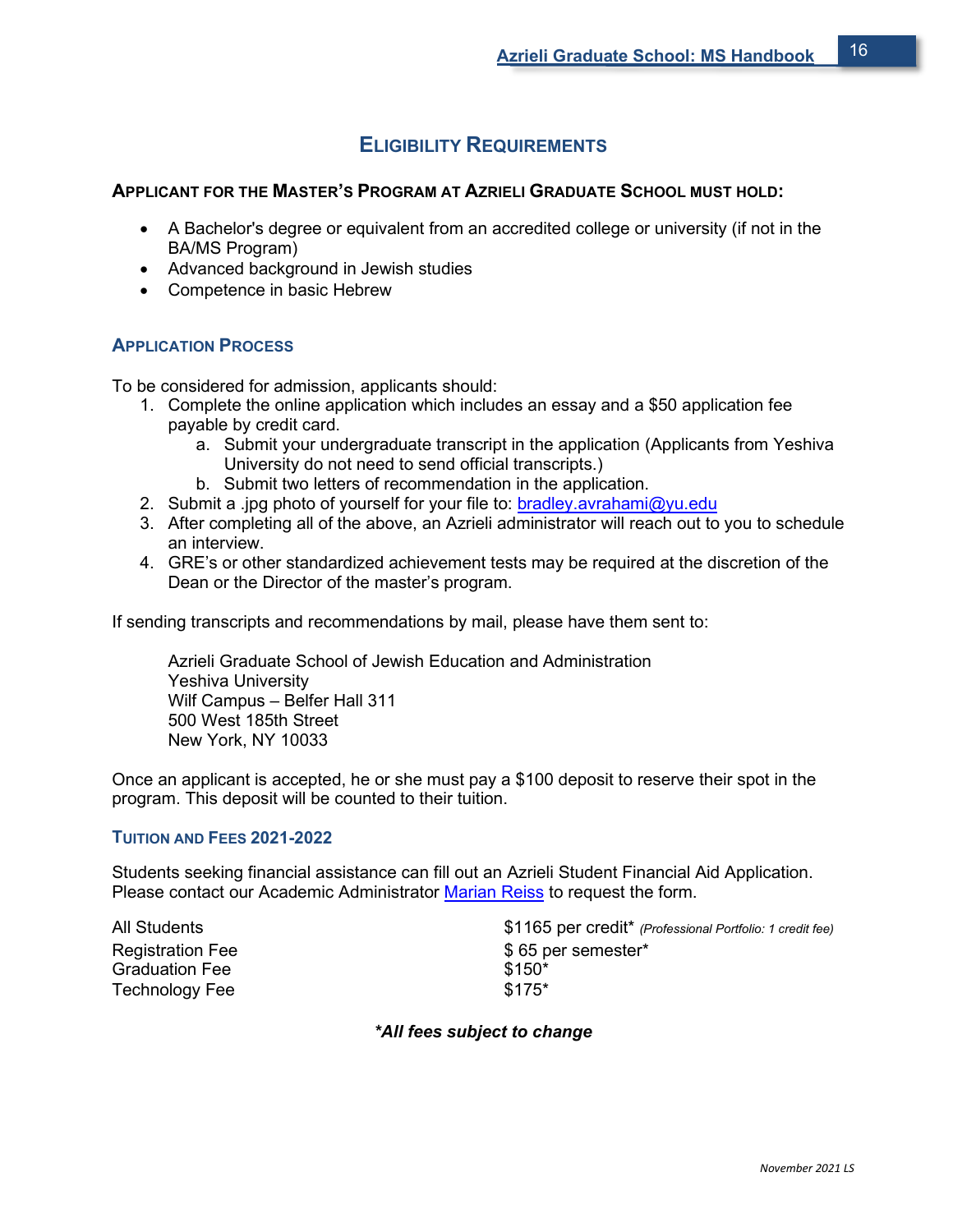## **GENERAL POLICIES AND PROCEDURES**

- **1. Schedule**: The school calendar is organized so that the educational program does not conflict with the Sabbath and the Jewish Holy Days. See the annual [school calendar](http://yu.edu/azrieli/calendar/) for a listing of holidays and school closings.
- **2. Financial Holds**: The registrar's office will not register students with financial holds. The professor is unable to assign a grade to a student who is not registered. Therefore, a student whose registration is not complete will not get a grade even though he/she may have attended class. If there is a financial hold in effect, students should contact the Student Accounts office, [accounts@yu.edu,](mailto:accounts@yu.edu) or 212-960-5269 to have the hold lifted.

#### **3. Grading Policy:**

- a. Students are graded using letter grades of A+, A, A-, B+, B-, C+, C, C-, F. Students are required to maintain a "B" average (= 3.0) overall and in each semester. Any grade less than a B in a course raises questions as to the student's ability to continue in the program and places the student on academic probation.
- b. Because the PEP experience is a year-long experience, PEP I will be assigned with a P/F grade and PEP II will receive a letter grade.
- c. A student who fails any course will be automatically dropped from the program.

#### **4. Incompletes -**

- a. **The decision to allow an incomplete for a course is at the discretion of the professor. Some professors do not permit Incompletes in their courses.**
- b. **Write a process for obtaining permission to take an Incomplete...– form needs to be completed and signed by professor and emailed to office. Student has one semester to make up the grade, after which the grade is changed.**
- c. **Students may not register for a class with more than one Incomplete grade on his/her transcript.**
- **5. Attendance:** Students are expected to attend all classes as scheduled. Students unable to attend a class session are responsible for notifying the classroom instructor that they will be absent. The student is responsible for making up the missed content. More than two absences from a class raises concern as to the student's ability to complete the course requirements and may result in a failing grade for the course at the instructor's discretion.

#### **6. Transfer Credits Policy:**

- a. Credit for work completed at another graduate program from a recognized and accredited institution of higher learning is not automatically granted. The student must complete a course transfer form and send it to the Azrieli office with a course description and an official transcript for the credits to be considered. The Dean, the Director of Master's Program, and the Office of the Registrar must approve its acceptability and its appropriateness to the Master's degree.
- b. No credit is given for any course transferred from another institution with a grade below B or with a grade of P.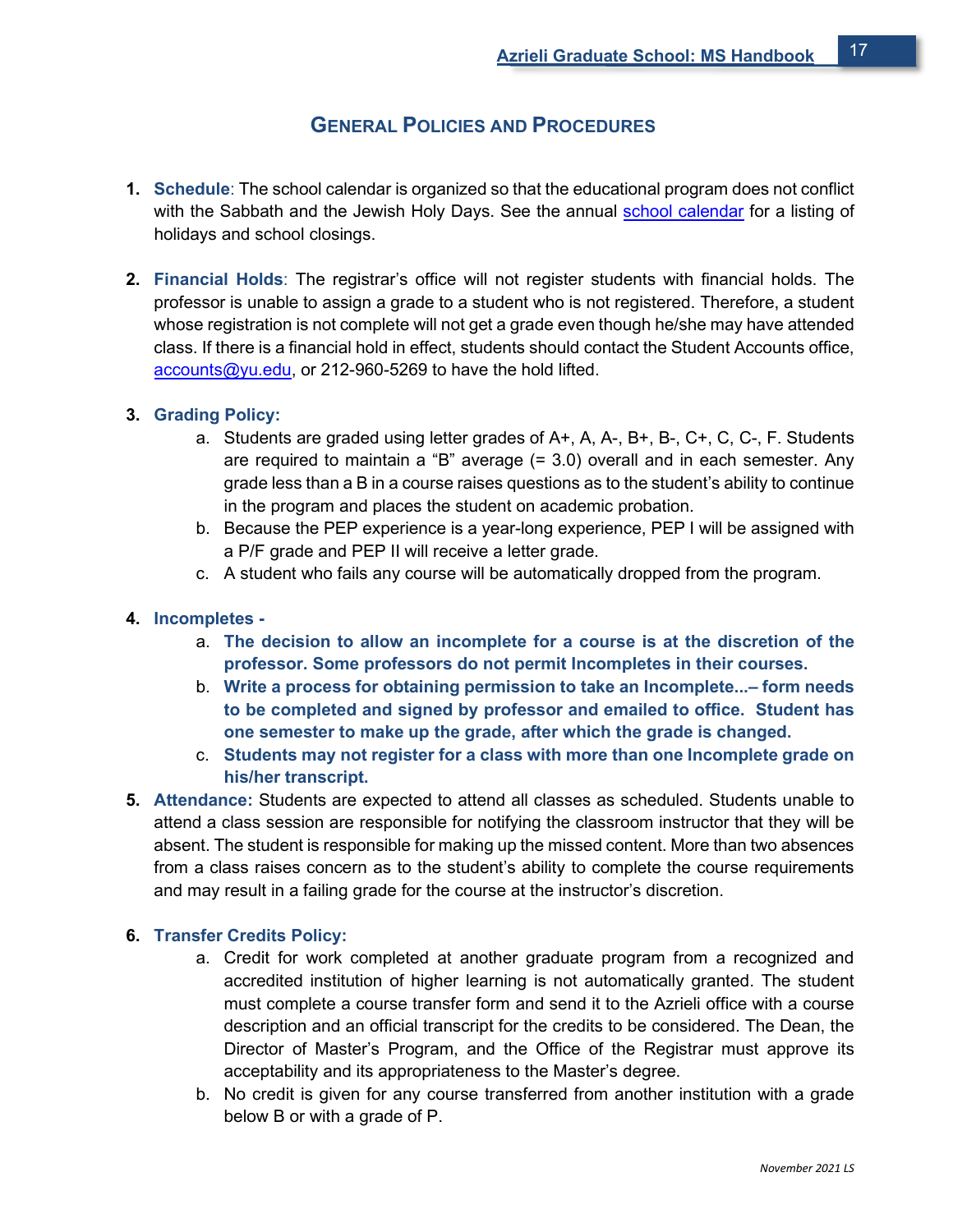- c. Azrieli will consider the transfer of a maximum of 6 credits towards the Master's degree; that is, students must complete no fewer than 30 credits at Azrieli.
- d. Credits that have been used to fulfill requirements for a degree that has been already granted may not be transferred.
- e. Non-matriculated students will need to officially apply to the program after taking no more than 4 Azrieli courses.
- **7. Leave of Absence**: Students who are not registering for any courses during a semester are required to register for a leave of absence (there is no charge). Students who will be registering for a leave of absence must contact the Azrieli office and arrange a meeting with the director of the Master's program to formulate a plan for finishing coursework and reentering the cohort in an acceptable manner. Students cannot take a leave of absence more than once in a calendar year; should they do so, students will have to reapply to the program and pay the application fee.

#### **8. Pandemic Policies**

All policies and procedures must be followed by any student on campus as directed by Yeshiva University administration. If you choose to come to campus, please check your student portal and email for the most recent policies.

#### **9. Zoom Accounts and Etiquette**

- Students are expected to be present, on a computer and to participate in class.
- Cameras must always be turned on, unless given permission from the professor
- Be fully present, without side conversations outside the screen.
- All chat messages should be kept polite, including private messages.
- **10 Graduation:** It is the student's responsibility to file an [Application for Graduation](https://www.yu.edu/sites/default/files/legacy/uploadedFiles/Academics/Graduate/Azrieli_Graduate_School/Degrees_and_Programs/Student_Resources/wilf_app_graduation.pdf) and pay a \$150 filing fee once coursework, student teaching (PEP), and professional portfolio are completed. Students can complete the application for graduation using the form [here.](https://www.yu.edu/sites/default/files/legacy/uploadedFiles/Academics/Graduate/Azrieli_Graduate_School/Degrees_and_Programs/Student_Resources/wilf_app_graduation.pdf) Once payment is submitted to the Finance Office, students should apprise [Marian Reiss.](mailto:marian.reiss@yu.edu) Students must also complete all financial obligations or their account to qualify for graduation and receive a diploma.

Students graduating in September, January, and May are included in the graduation booklet and may attend the commencement ceremony held in May/June. Diplomas are mailed to the address noted on the graduation application by the Registrar's Office. No degrees are conferred without completing the Application for Graduation, payment of the graduation application filing fee and meeting all financial obligations on their student account, even if the student does not intend to participate in commencement ceremonies.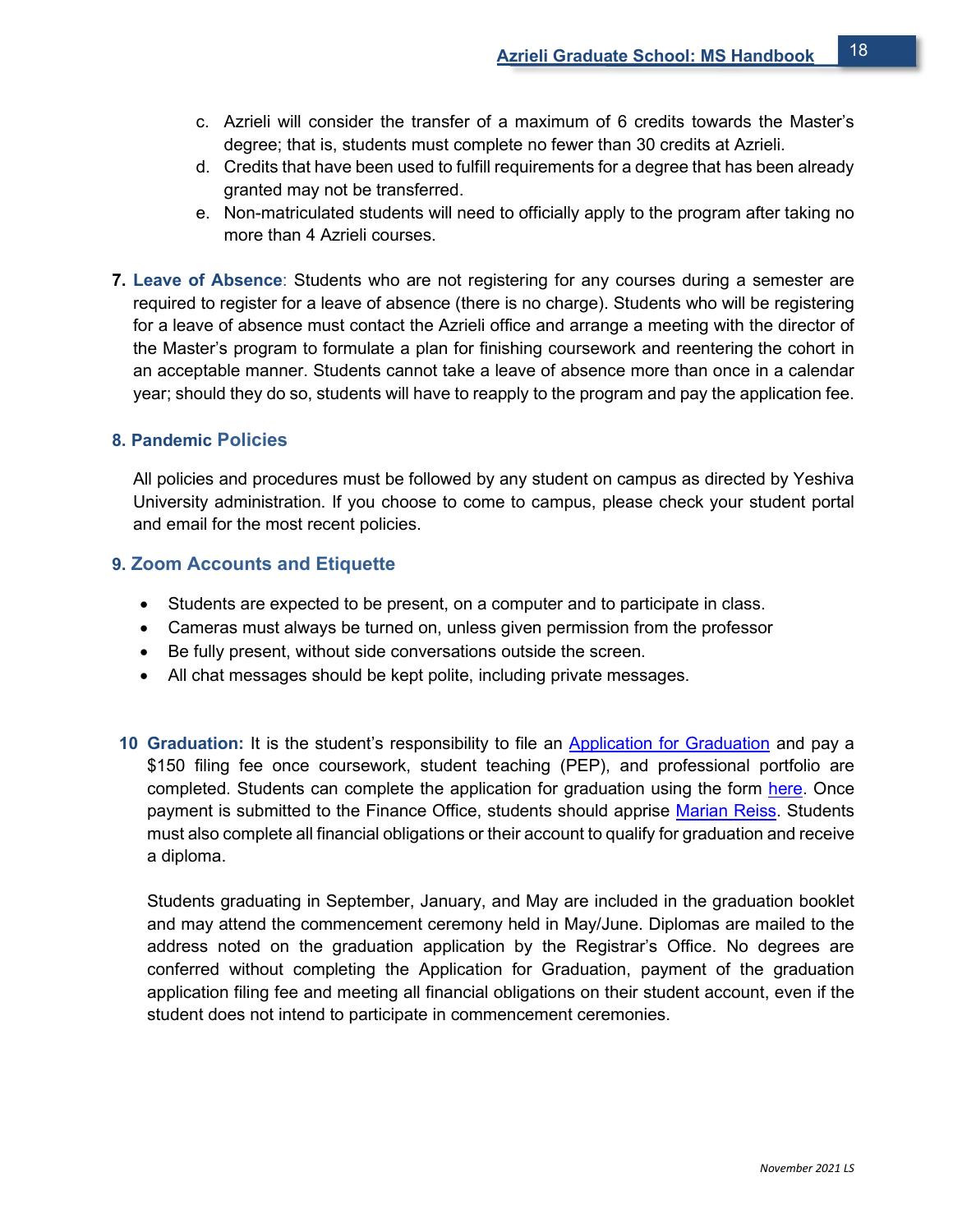## **Graduation Requirements Checklist**

|  | An Application for Graduation is required to graduate and receive a diploma. |  |  |  |
|--|------------------------------------------------------------------------------|--|--|--|
|  |                                                                              |  |  |  |

| <b>Completed</b><br><b>Checkmark</b> | <b>Required Courses</b>                                                     | <b>Credits</b> | <b>Replacement</b><br><b>Course</b> | <b>Waived</b> | <b>Replacemen</b><br>t Completed |
|--------------------------------------|-----------------------------------------------------------------------------|----------------|-------------------------------------|---------------|----------------------------------|
|                                      | <b>Models of Teaching 1</b><br>Prerequisite: Educational Psychology*        | 3              |                                     |               |                                  |
|                                      | Models of Teaching 2                                                        | 3              |                                     |               |                                  |
|                                      | Seminar in Contemporary Jewish<br><b>Education</b>                          | 3              |                                     |               |                                  |
|                                      | <b>Learning and Cognition</b>                                               | 3              |                                     |               |                                  |
|                                      | <b>Teaching Literacy</b>                                                    | 3              |                                     |               |                                  |
|                                      | <b>Curriculum and Assessment</b>                                            | 3              |                                     |               |                                  |
|                                      | <b>Promoting Jewish Values</b>                                              | 3              |                                     |               |                                  |
|                                      | PEP <sub>1</sub>                                                            | 3              |                                     |               |                                  |
|                                      | PEP <sub>2</sub>                                                            | 3              |                                     |               |                                  |
|                                      | Elective 1                                                                  | 3              |                                     |               |                                  |
|                                      | Elective 2                                                                  | 3              |                                     |               |                                  |
|                                      | Elective 3                                                                  | 3              |                                     |               |                                  |
|                                      | Portfolio                                                                   | 0              |                                     |               |                                  |
|                                      | <b>Online Workshop** Child Abuse</b><br>Prevention                          | 0              |                                     |               |                                  |
|                                      | <b>Online Workshop** SAVE</b><br><b>Violence Recognition and Prevention</b> | 0              |                                     |               |                                  |
|                                      | <b>Application for Graduation + filing fee</b>                              | $\Omega$       |                                     |               |                                  |

\*Educational Psychology is a prerequisite for the whole program. It can be waived if a student has psychology credits as an undergraduate. If a student needs to take this class, it can be completed during their first semester with Azrieli, but not for credit.

\*\*Mandatory 2-hour Online Workshops - Can be done any time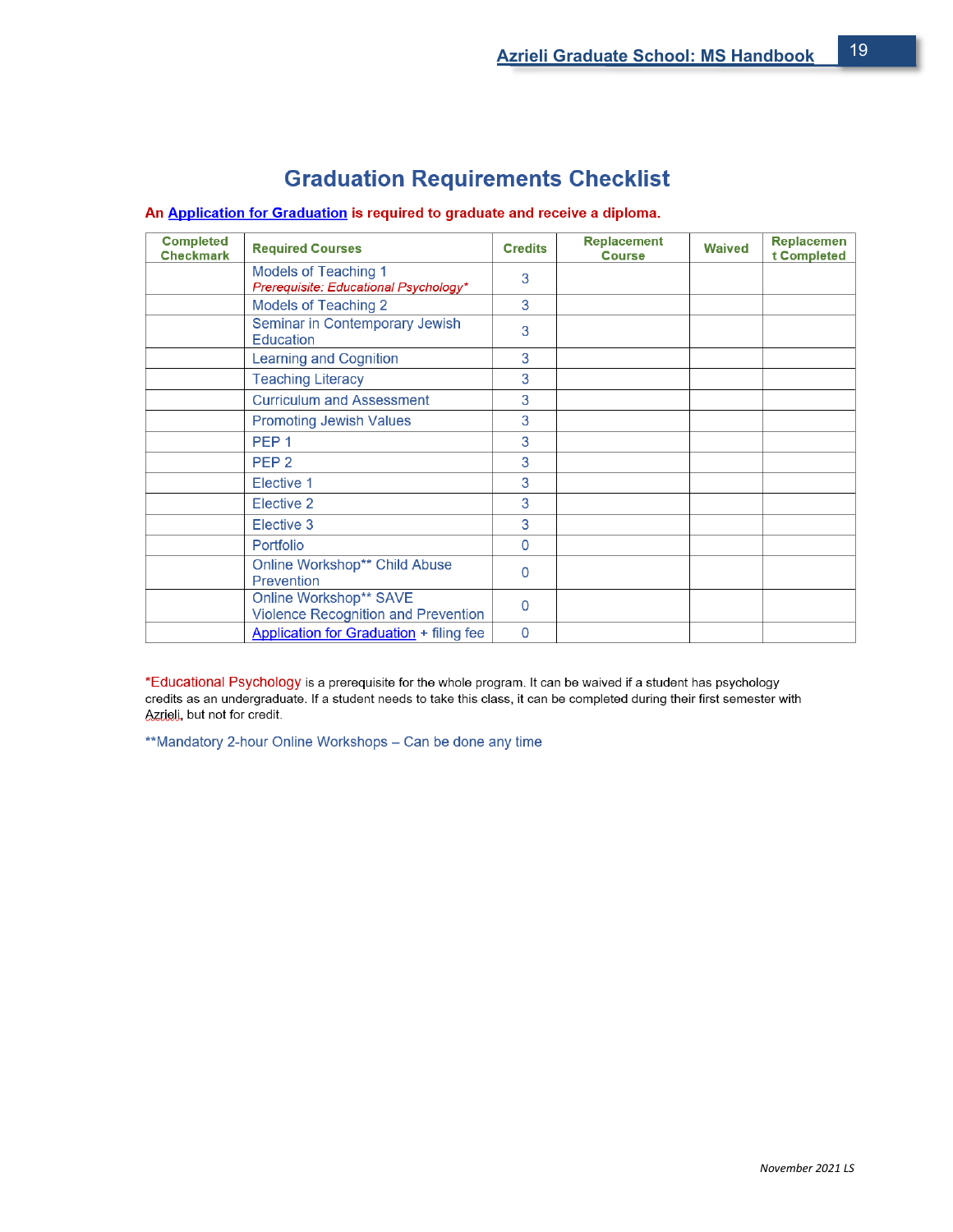## **ACADEMIC INTEGRITY AND PROFESSIONAL CONDUCT**

Master's students are expected to show seriousness of intellectual dedication; respect for the views and convictions of others; concern for the impact of advanced knowledge on society at large; regard for instructors, fellow students, and the school as a whole; and, above all, adherence to the highest ethical standards in their professional lives. The school is free to dismiss a student at any time for infringement of these standards. Students should be aware that the school will NOT condone plagiarism, falsification, or fabrication in any form and will not sanction such acts of misconduct.

**Plagiarism** occurs when a student directly copies another's work without citation; and when a student combines the work of different authors into a new statement without reference to those authors. It is also plagiarism to use the ideas and/or work of another student and present them as your own. It is not plagiarism to formulate your own presentation of an idea or concept as a reaction to someone else's work; however, the work to which you are reacting should be discussed and appropriately cited.

**Falsification** means manipulating, changing or misrepresenting research materials, equipment, or processes; or changing or omitting data or results such that the research is not accurately represented in the research record.

**Fabrication** means making up data, experiments or other significant information in proposing, conducting, or reporting research.

The submission by a student of any examination, course assignment, or degree requirement is assumed to guarantee that the thoughts and expressions therein not explicitly credited to another are literally the student's own. Evidence to the contrary will result in penalties that may include failure in the course, disciplinary dismissal, or such other penalties as are deemed proper.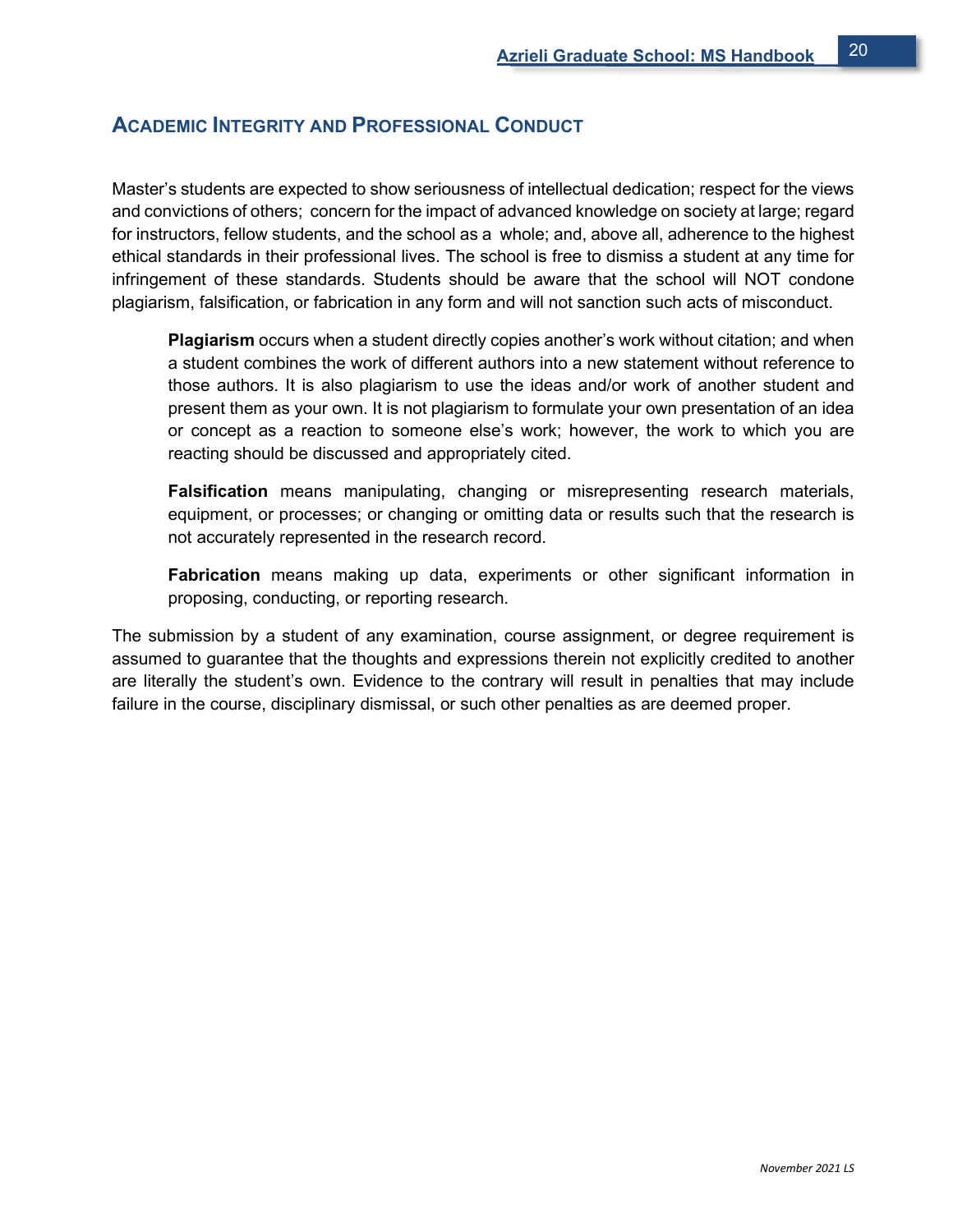## **GENERAL INFORMATION**

#### **STUDENT ID CARDS**

All new students must obtain an ID card through the security office located at:

2521 Amsterdam Avenue Strenger Hall, Room 101 Phone #: 212-960-5200

ID cards can only be obtained 24-48 hours following the first semester's registration. Students must have their ID cards updated from the library to access the online library outside of the campus.

#### **PARKING**

Students must contact the security office directly to arrange for parking.

#### **STUDENT CONTACT INFORMATION**

It is the student's responsibility to ensure that his/her email, phone numbers and mailing address are current. In the case of any changes, the student must enter the changes on MYYU [\(www.yu.edu/myyu\)](http://www.yu.edu/myyu), and notify the Azrieli Office. Women who have not officially changed their names (with the registrar's office) upon getting married, and are official Yeshiva students, must use their maiden names until such time that they officially complete the process. Their YU e-mail and ID#'s remain the same.

#### **YU EMAIL**

Every Azrieli student is given a YU email address at the first registration. Students must use the YU email to receive important correspondence from the program and to access the Canvas course management system. To find out exactly how the system has listed your name, go to [www.yu.edu/findid.](http://www.yu.edu/findid) You will be prompted to enter your last name and your Social Security number (which is masked as you enter it). When you have the information, you can access your email through Gmail (Google email) by entering your full YU email address as your username and enter your password.

#### **COURSE MANAGEMENT SYSTEMS**

Azrieli now uses Canvas to access coursework and correspond with professors and peers. *Students must use YU assigned email accounts with this system.* 

For access to the system, go to [https://yu.instructure.com](https://yu.instructure.com/) and use your Active Directory (AD) credentials (username and pword) to login. If you don't know your AD username and password, you can find it here: [http://yu.edu/findid.](http://yu.edu/findid) When logging in to Canvas, your username should be provided in the following format: YUAD\username.

Canvas apps are also available for Apple and Android mobile devices. Please search the respective App Stores for these devices.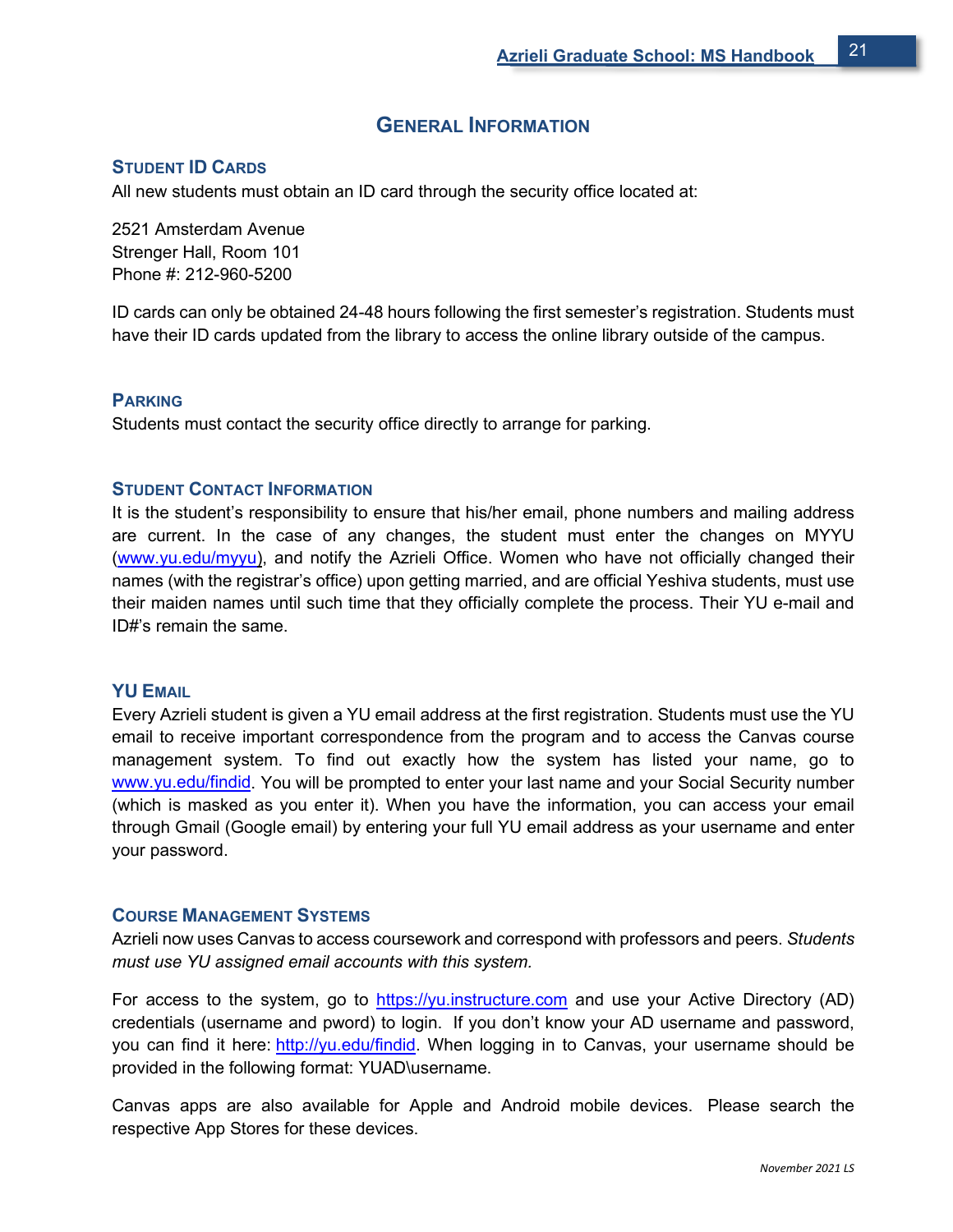#### **GENERAL FINANCIAL AID**

Students seeking financial assistance from Yeshiva University who are U.S. citizens or eligible noncitizens are required to submit an Azrieli Financial Aid Application. Please contact Marian Reiss [marian.reiss@yu.edu](mailto:marian.reiss@yu.edu) or Bradley Avrahami [bradley.avrahami@yu.edu](mailto:bradley.avrahami@yu.edu) to receive the form.

## **REFERENCES/RECOMMENDATIONS**

Master's students often request letters of recommendation from faculty for scholarships, honors and awards, and jobs. Students should first obtain the permission of the faculty member before providing his/her name as a reference. There may be reasons a faculty member cannot or may not wish to serve as reference. For example, the faculty member may have already provided a reference for another student for the same scholarship or job.

## **TOOLS AND RESOURCES**

#### **INSIDE TRACK**

#### **Use** Student portal – Banner – Business Services – YU Email - Everything

#### **Link** <https://insidetrack.yu.edu/>

Help logging in: Please contact the YU HelpDesk by one of these methods: e-mail: helpdesk@yu.edu or call 646-592-4357 / 646-592-HELP or 1-800-337-2975.

#### **CANVAS**

**USE** Educational platform that supports a deep focus on teaching and learning

To access Canvas, visit [https://yu.instructure.com.](https://yu.instructure.com/) You will need your Active Directory (AD) credentials (username and password) to login to Canvas. If you don't know your AD username and password, you can find it here: [http://yu.edu/findid](https://www.yu.edu/findid)

If you have trouble logging into Canvas: Email – [canvassupport@yu.eduo](mailto:canvassupport@yu.edu)r phone (212)960-5438

Not sure about your YU Email username or password? Visit [www.yu.edu/findid.](https://www.yu.edu/findid)

#### **Help**

Q: Is there student training available? A: Visit [Self-Serve Student Canvas Training](https://yu.instructure.com/courses/5103/)

Q: Who do I contact if I need help using Canvas?  $A$ :

- Search for help on specific topics at [help.instructure.com;](http://help.instructure.com/)
- Chat live with [Canvas Support](https://secure.livechatinc.com/licence/2695732/open_chat.cgi?groups=46) 24/7/365
- Call Canvas directly for general support questions at 844.747.4611.

Q: Who do I contact if I can't login to Canvas? A: eMail – [canvassupport@yu.edu](mailto:canvassupport@yu.edu?subject=Student%20Canvas%20Support) or phone – 212-960-5438